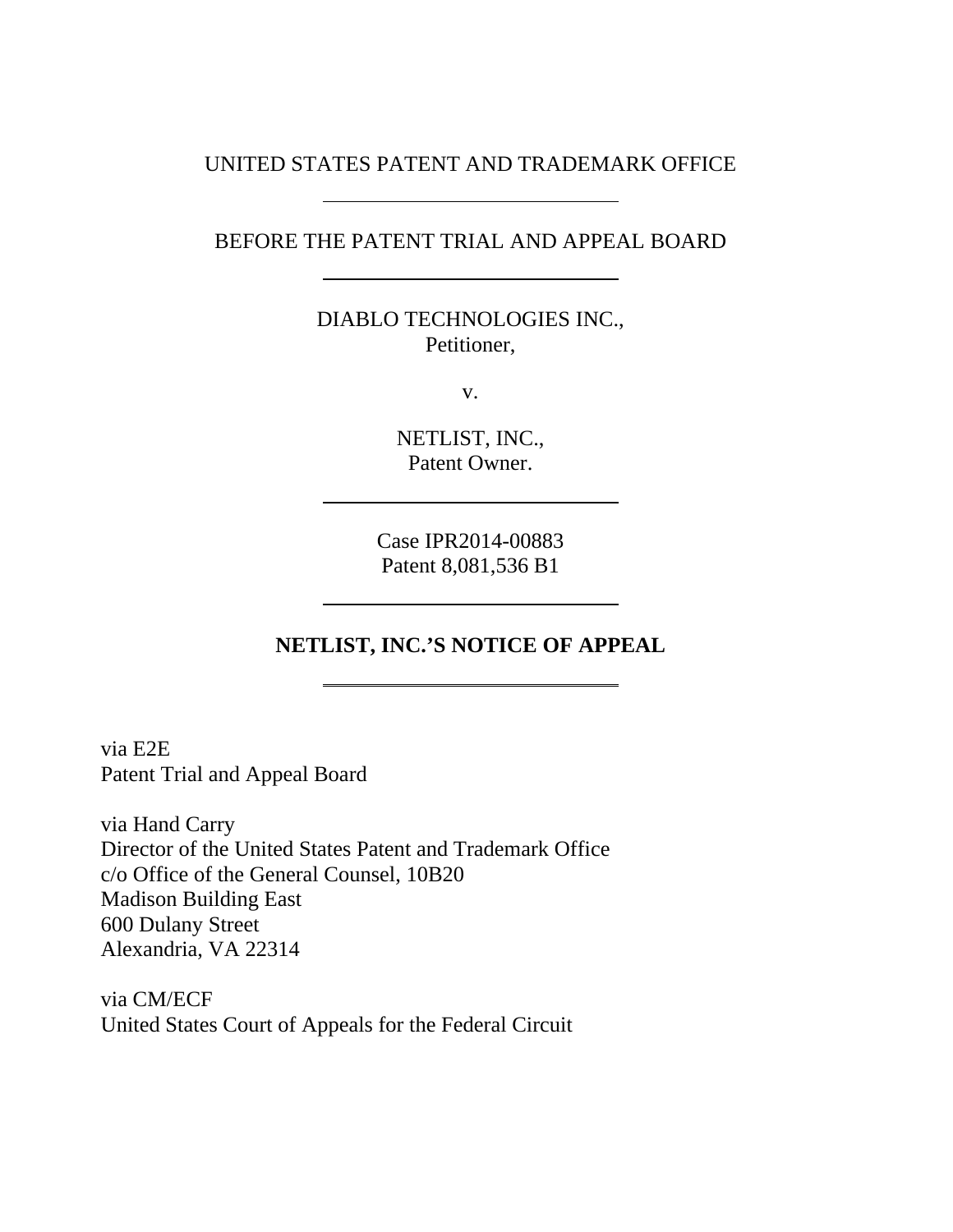#### **INTRODUCTION**

 Netlist, Inc.'s appeal stems from the Patent Trial and Appeal Board's Decision On Remand entered on March 29, 2018 (Paper 36) (the "Remand Decision") in the above-captioned *inter partes* review of United States Patent No. 8,081,536 B1 ("the '536 patent"). This notice is timely filed within 63 days of the Board's Remand Decision. 37 C.F.R. § 90.3.

#### **NETLIST, INC.'S APPEAL**

Please take notice that under 35 U.S.C. §§ 141(c), 142, 319; 37 C.F.R. §§ 90.2(a), 90.3; and Federal Rules of Appellate Procedure/Federal Circuit Rule 15, Patent Owner Netlist, Inc. hereby appeals to the United States Court of Appeals for the Federal Circuit from the Remand Decision and all underlying decisions and orders in this action on which that decision is based.

#### **NETLIST, INC.'S ISSUES ON APPEAL**

In accordance with 37 C.F.R. § 90.2(a)(3)(ii), Netlist, Inc.'s issues on appeal include at least: (i) the Board's finding that claims 1, 16-17, 24, and 30-31 of the '536 patent have been shown to be unpatentable as obvious over combinations of U.S. Patent Publications No. 2001/0008006 A1 by Klein and No. 2006/0117152 A1 by Amidi and U.S. Patent No. 6,446,184 B2 to Dell; (ii) the Board's claim constructions; and (iii) any findings or determinations supporting or related to the aforementioned issues as well as other issues decided adversely to Netlist, Inc. in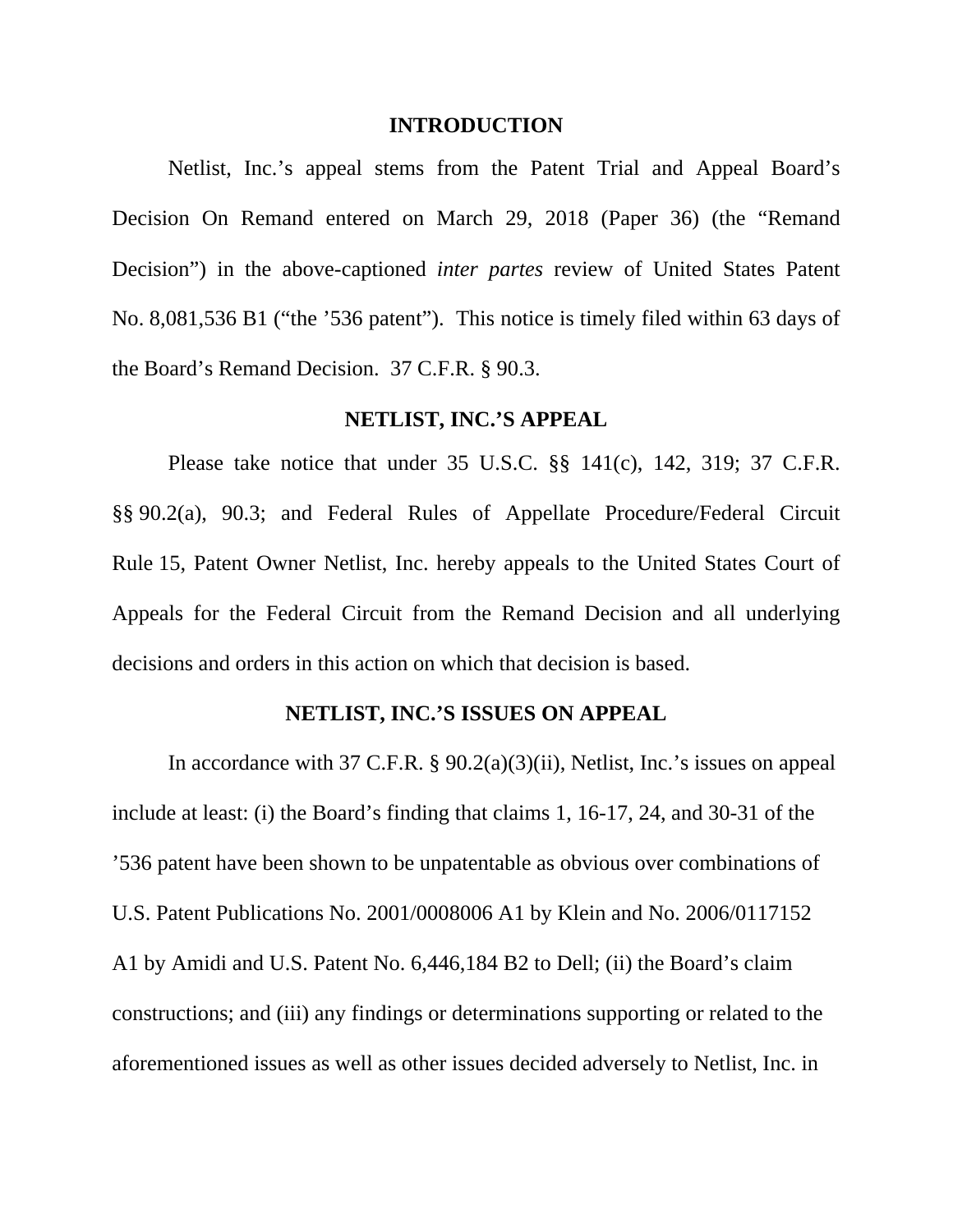any order, decisions, rulings, or opinions.

Simultaneously with this submission, Netlist, Inc. is filing a true and correct copy of this Notice of Appeal with the Director of the United States Patent and Trademark Office and a true and correct copy (or copies) of the same, along with the required filing fee, with the Clerk of the United States Court of Appeals for the Federal Circuit as set forth in the accompanying Certificate of Filing.

Dated: May 30, 2018 Respectfully submitted,

By: /Mehran Arjomand/ Mehran Arjomand Registration No.: 48,231 MORRISON & FOERSTER LLP 707 Wilshire Blvd. Los Angeles, California 90017 (213) 892-5630

*Attorney for Patent Owner*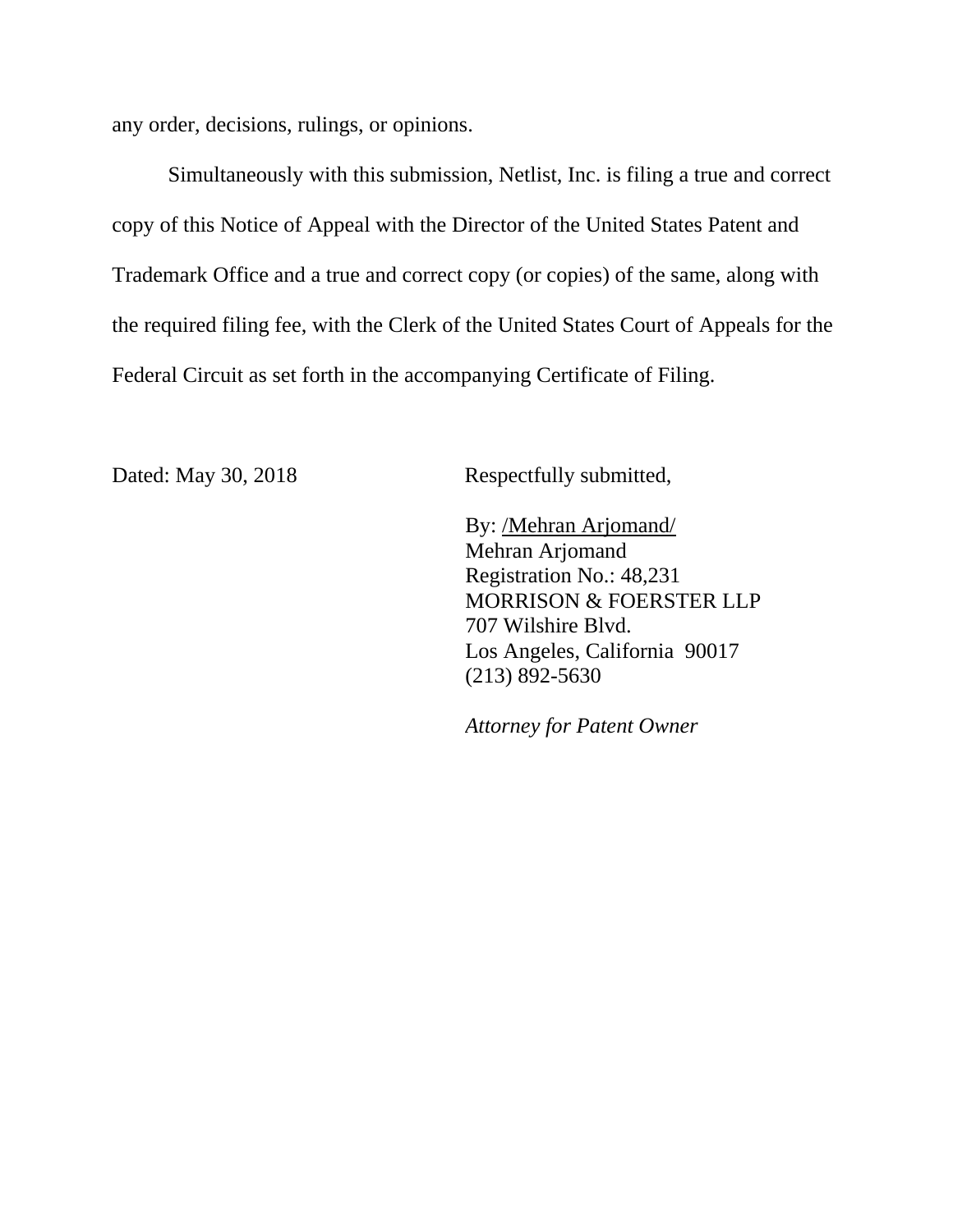# **CERTIFICATE OF FILING**

The undersigned hereby certifies that, in addition to being electronically

filed through E2E, a true and correct copy of the above-captioned NETLIST,

INC.'S NOTICE OF APPEAL is being filed by hand with the Director on May 30,

2018, at the following address:

 Director of the United States Patent and Trademark Office c/o Office of the General Counsel, 10B20 Madison Building East 600 Dulany Street Alexandria, VA 22314

The undersigned also hereby certifies that a true and correct copy of the

above-captioned NETLIST, INC.'S NOTICE OF APPEAL and the filing fee is

being filed via CM/ECF with the Clerk's Office of the United States Court of

Appeals for the Federal Circuit on May 30, 2018.

Dated: May 30, 2018 Respectfully submitted,

By: /Mehran Arjomand/ Mehran Arjomand Registration No.: 48,231 MORRISON & FOERSTER LLP 707 Wilshire Blvd. Los Angeles, California 90017 (213) 892-5630 *Attorney for Patent Owner*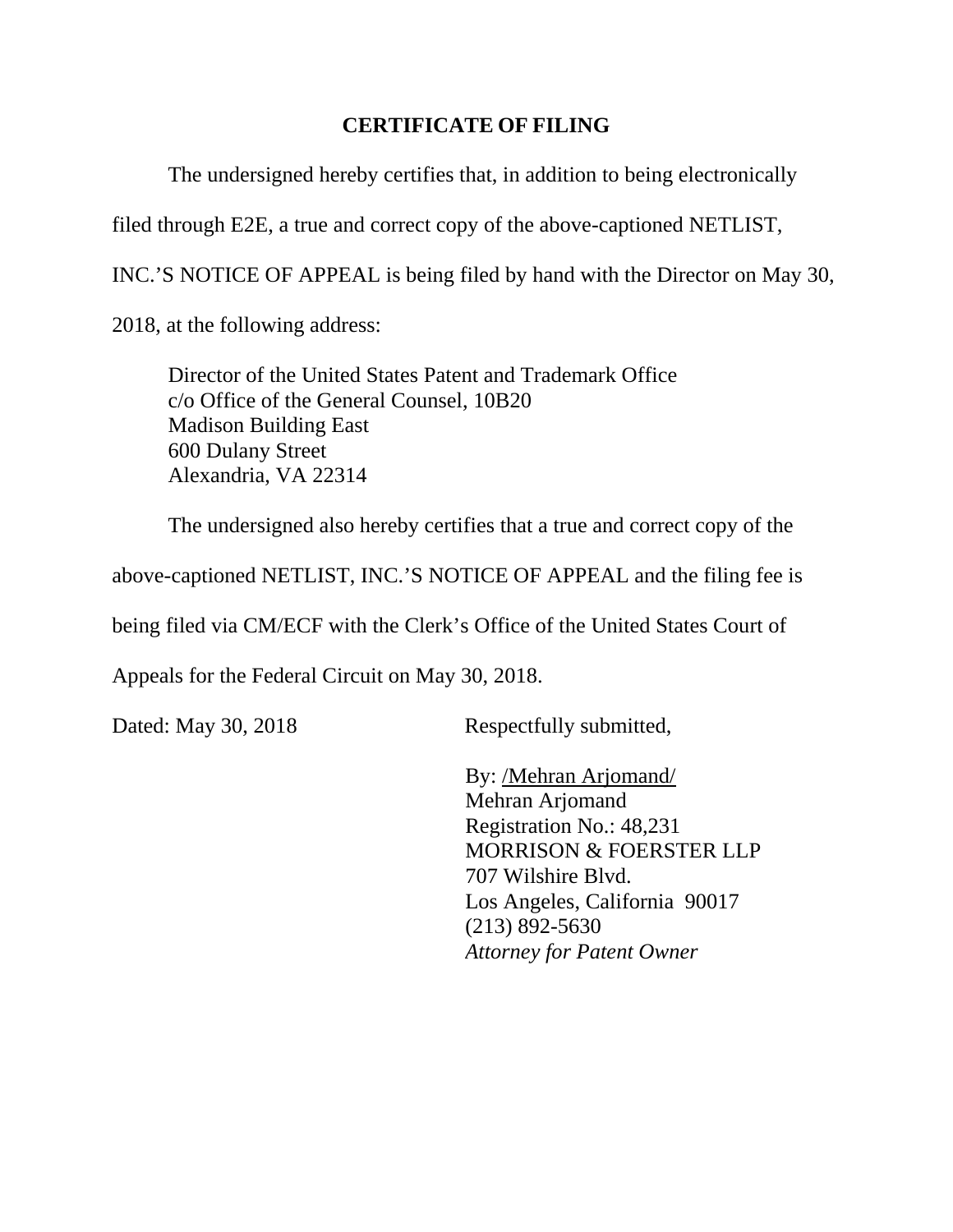### **CERTIFICATION OF SERVICE**

The undersigned hereby certifies that the foregoing NETLIST, INC.'S

NOTICE OF APPEAL was served electronically via e-mail on May 30, 2018, by

agreement of the parties, in its entirety on the following:

Fabio E. Marino Barrington E. Dyer

McDermott Will & Emery 275 Middlefield Road, Suite 100 Menlo Park, CA 94025 fmarino@mwe.com bdyer@mwe.com Diablo-NetlistIPRs@mwe.com (correspondence address of record)

Polsinelli 1661 Page Mill Road Suite A Palo Alto, CA 94304 fmarino@polsinelli.com bdyer@polsinelli.com (current correspondence address)

Dated: May 30, 2018 Respectfully submitted,

By: /Mehran Arjomand/ Mehran Arjomand Registration No.: 48,231 MORRISON & FOERSTER LLP 707 Wilshire Blvd. Los Angeles, California 90017 (213) 892-5630

*Attorney for Patent Owner*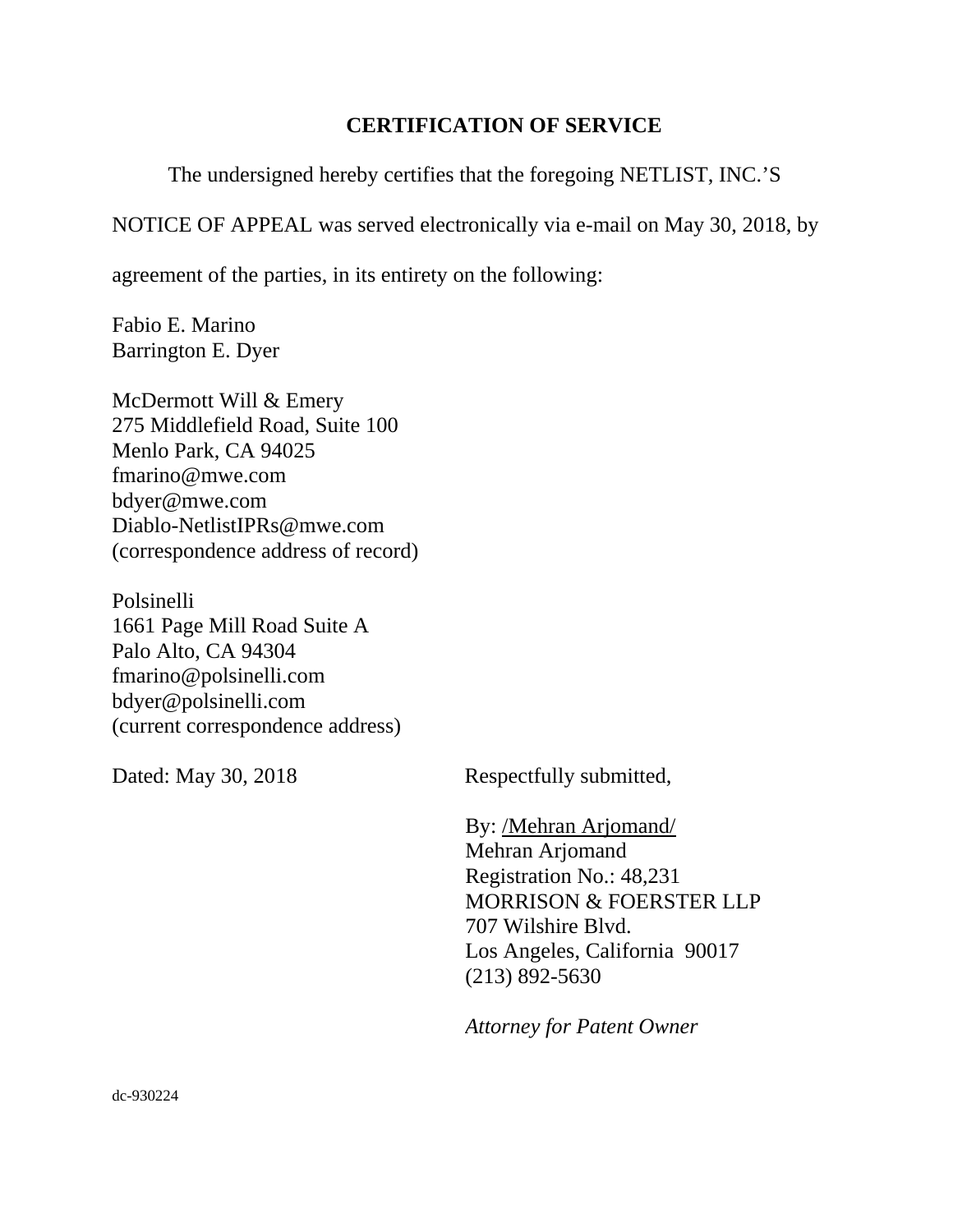# UNITED STATES PATENT AND TRADEMARK OFFICE

# BEFORE THE PATENT TRIAL AND APPEAL BOARD  $\frac{1}{2}$

## DIABLO TECHNOLOGIES INC., Petitioner,

v.

NETLIST, INC., Patent Owner.

Case IPR2014-00883 Patent 8,081,536 B1

Before LINDA M. GAUDETTE, BRYAN F. MOORE, and GEORGIANNA W. BRADEN, *Administrative Patent Judges*.

GAUDETTE, *Administrative Patent Judge*.

DECISION ON REMAND *35 U.S.C. § 144 and 37 C.F.R. § 42.5(a)*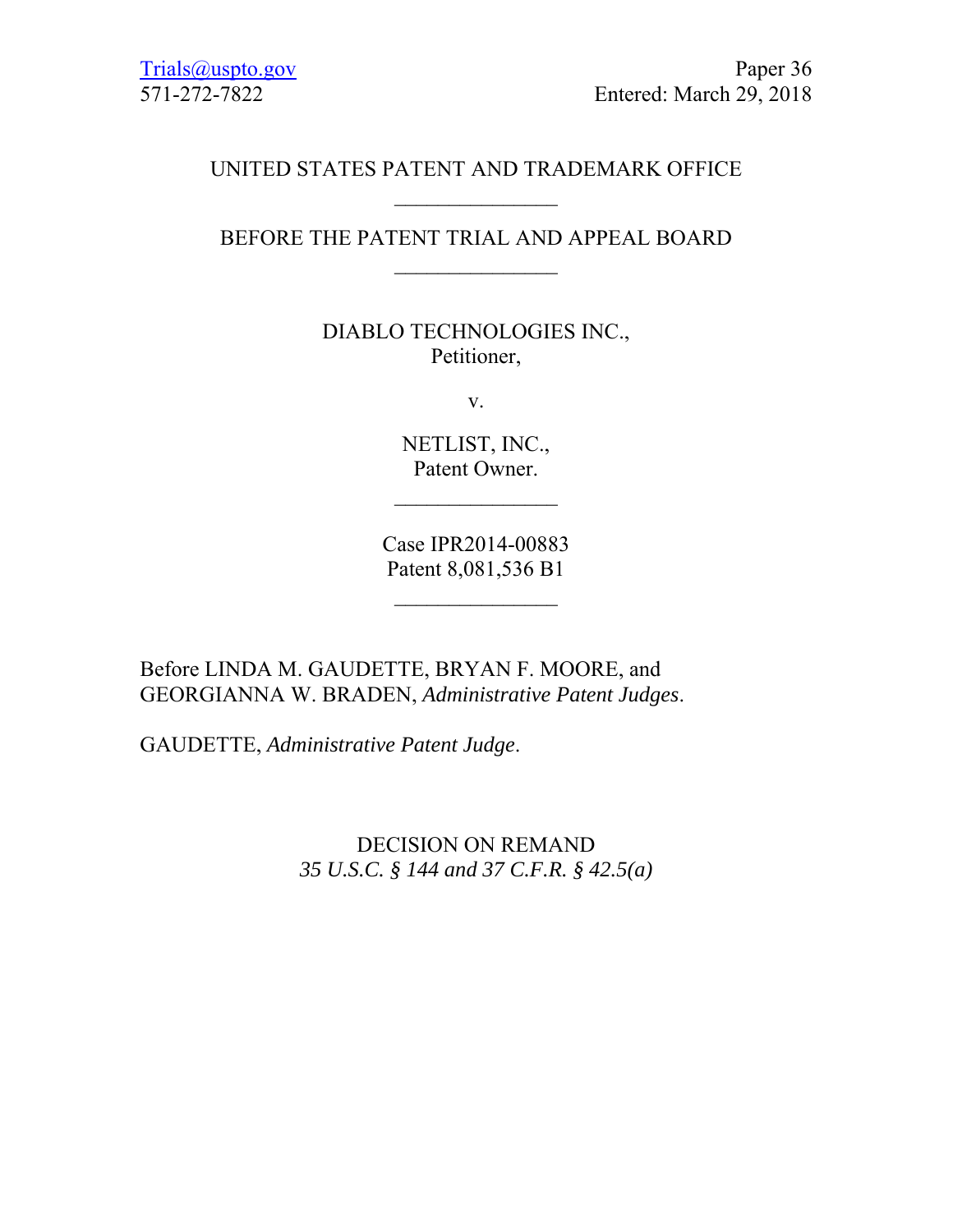-

### I. INTRODUCTION

This Decision addresses the order of the United States Court of Appeals for the Federal Circuit in *Netlist, Inc. v. Diablo Technologies, Inc.*, 701 F. App'x 1001 (Fed. Cir. 2017) ("*Netlist*"), vacating our opinion with respect to U.S. Patent 8,081,536 B1 (Ex. 1001 ("the '536 patent")), and remanding for further proceedings. Having analyzed the entirety of the record anew in light of the court's directive in *Netlist*, we conclude that Petitioner has shown by a preponderance of the evidence that claims 1, 16, 17, 24, 30, and 31 of the '536 patent are unpatentable.

### *A. Procedural History*

Diablo Technologies, Inc. ("Petitioner") filed a Petition (Paper 4, Corrected Petition ("Pet.")) requesting *inter partes* review of claims 1, 16, 17, 24, 30, and 31 of the '536 patent. On the same day, Diablo also filed petitions requesting *inter partes* review of U.S. Patent 7,881,150 B2 ("the '150 patent) in *Diablo Technologies, Inc. v. Netlist, Inc.*, Case IPR2014- 00882 ("IPR882") and *Diablo Technologies, Inc. v. Netlist, Inc.*, Case IPR2014-01011 ("IPR1011"). The '536 patent is a continuation of the application that issued as the '150 patent. Ex. 1001, (63).

In its Petition, Petitioner did not assert that any claim terms required express construction. *See* Pet. 9–11. Netlist, Inc. ("Patent Owner"), however, filed a Preliminary Response to the Petition wherein it proposed a construction for the claim term "selectively isolate" or "selectively isolating," recited in challenged independent claims 1 and 24, respectively. Paper 8 ("Prelim. Resp."), 14–15.<sup>1</sup>

<sup>&</sup>lt;sup>1</sup> For convenience, our discussion below refers to the term "selectively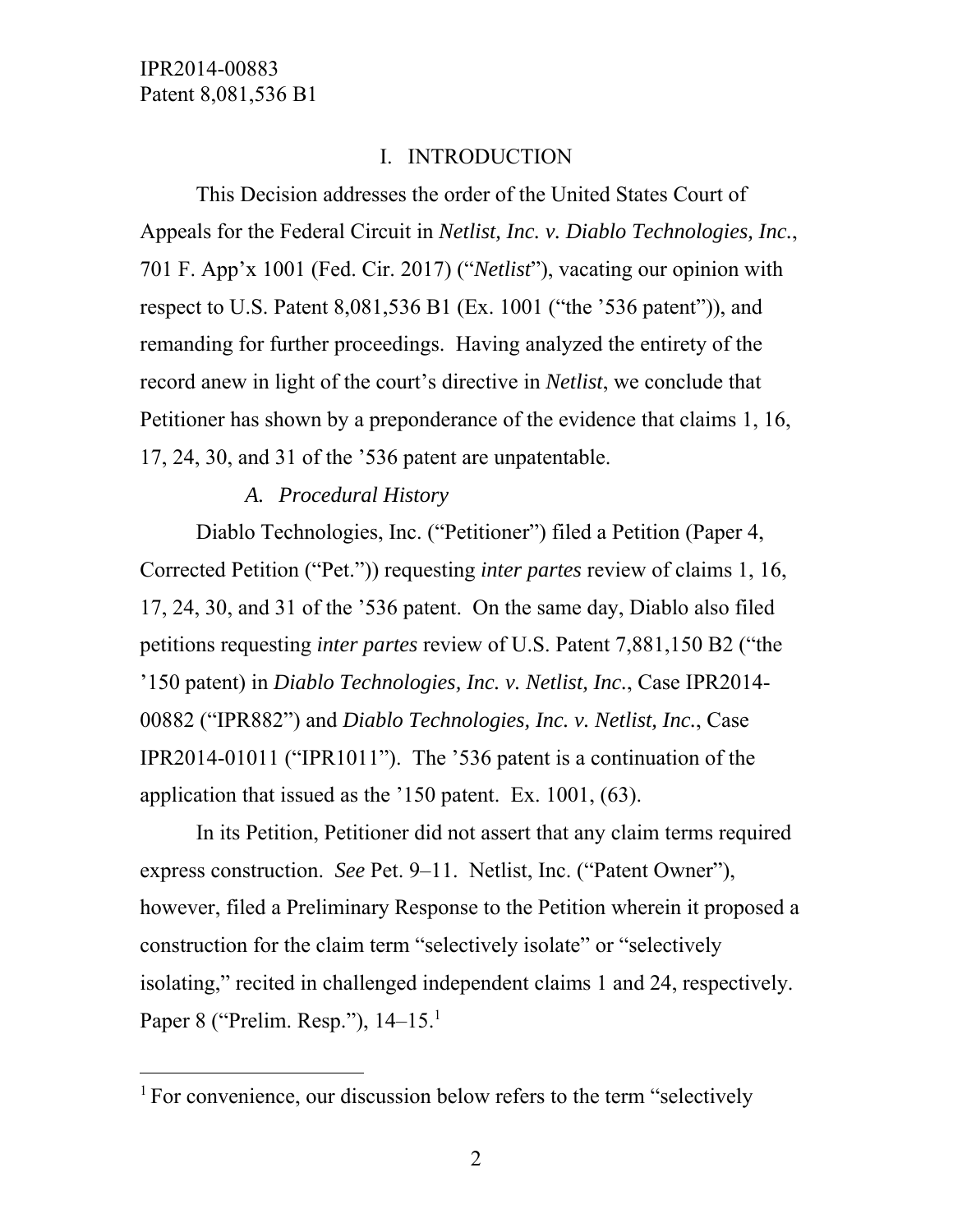In our Institution Decision, we agreed that express construction of the term "selectively isolating" was necessary, but determined Patent Owner had not proposed the broadest reasonable construction of this term. *See* Paper 11 ("Inst. Dec."), 8–9. Accordingly, we applied our own construction of "selectively isolating" in instituting an *inter partes* review of '536 patent claims 1, 16, 17, 24, 30, and 31. *See generally*, *id.* at 10–26.

Patent Owner subsequently filed a Patent Owner Response (Paper 25 ("PO Resp.")), and Petitioner filed a Reply (Paper 27). An oral hearing, consolidated with related cases IPR882 and IPR1011, was held on July 28, 2015. Paper 31 (Record of Oral Hearing).

On December 14, 2015, this Board issued a Final Written Decision in the present *inter partes* review, wherein we adopted our construction of "selectively isolating" from the Institution Decision. Paper 33 ("Final Decision" or "Final Dec."), 8 (noting neither party challenged this construction after institution). In the Final Decision, all challenged claims of the '536 patent were determined to be unpatentable as follows:

| <b>References</b>                       | <b>Basis</b> | <b>Claims</b>                | <b>Claims Held</b>                         |
|-----------------------------------------|--------------|------------------------------|--------------------------------------------|
|                                         |              | <b>Challenged</b>            | Unpatentable                               |
| Klein <sup>2</sup> & Amidi <sup>3</sup> | \$103        | 1, 16, 17, 24, 30,<br>and 31 | $\vert 1, 16, 17, 24, 30, \vert$<br>and 31 |
|                                         |              |                              |                                            |
| Klein, Amidi, &                         | \$103        | 16, 17, 30, and 31           | 16, 17, 30, and 31                         |
| De <sub>11<sup>4</sup></sub>            |              |                              |                                            |

Final Dec. 37. We likewise applied our own constructions of the '150 patent

 $\overline{a}$ 

isolating." However, our findings and conclusions also apply to the term "selectively isolate."

<sup>2</sup> U.S. Patent Publication 2001/0008006 A1(Ex. 1006).

<sup>3</sup> U.S. Patent Publication 2006/0117152 A1 (Ex. 1008).

<sup>4</sup> U.S. Patent 6,446,184 B2 (Ex. 1009).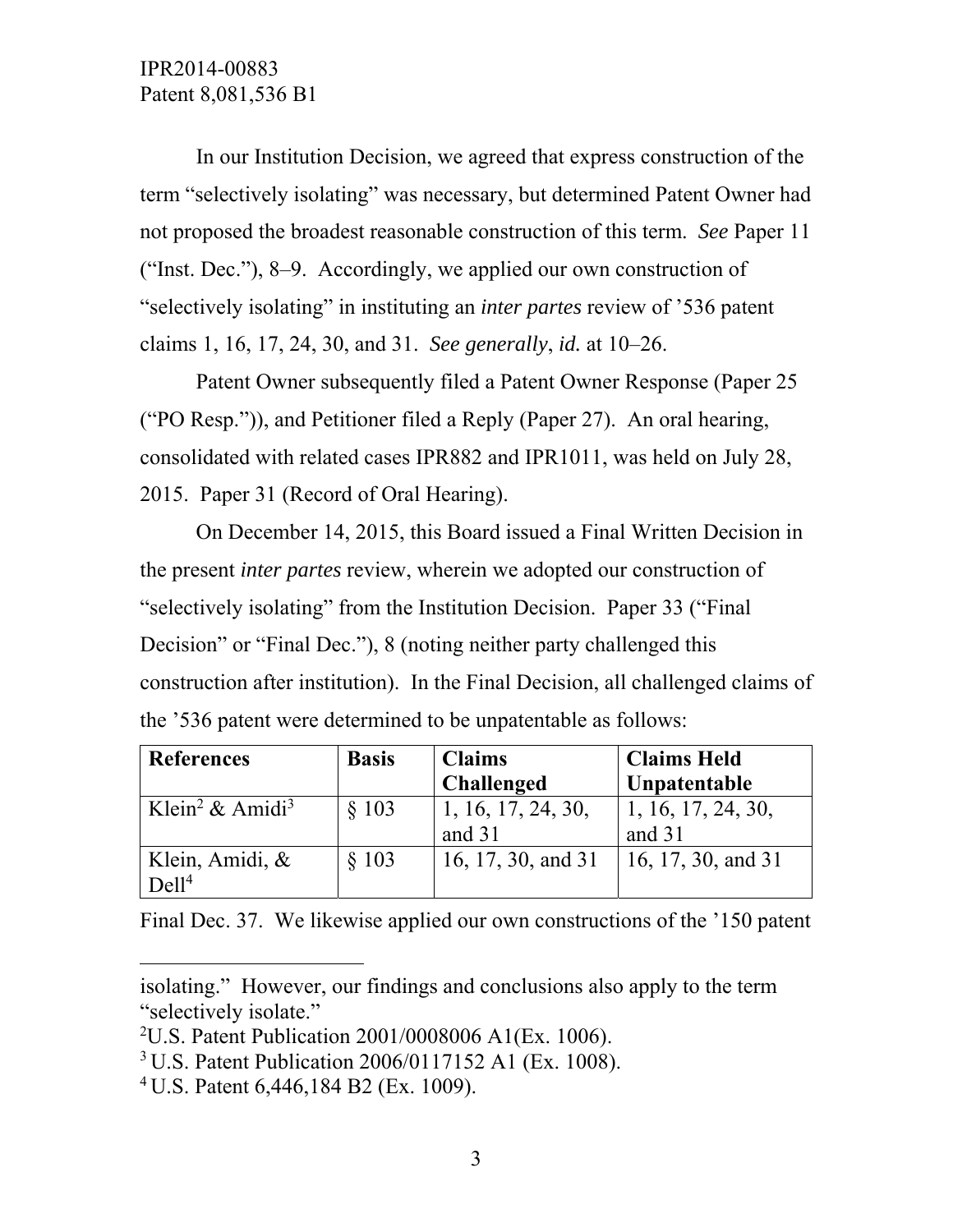claim term "selectively isolating," and related term "selectively electrically coupling" in holding unpatentable all challenged claims of the '150 patent in both IPR882 and IPR1011. IPR882, Paper 33; IPR1011, Paper 34.

Patent Owner filed a Notice of Appeal to the United States Court of Appeals for the Federal Circuit requesting review of our unpatentability determinations. Paper 34. The Federal Circuit consolidated the appeal from our decision in the present *inter partes* review with Patent Owner's concurrently-filed appeals from our decisions in related cases IPR882 and IPR1011. *Netlist*, 701 F. App'x. at 1002.

On July 25, 2017, the Federal Circuit issued a decision determining that we erred in our construction of the '150 patent claim term "selectively electrically coupling." *Netlist*, 701 F. App'x at 1005. The court further determined that because the construction of "selectively isolating" applied in our analysis of the challenges to the '150 patent claims was based on an erroneous construction of "selectively electrically coupling," we likewise erred in the construction of "selectively isolating" applied in IPR882 and IPR1011. *Id.* (noting that "[t]he specification uses the terms 'coupling' and 'isolating' in a similar fashion"). The court observed that we had construed the term "selectively isolating" differently in the present *inter partes* review, but found the record was unclear as to which construction of "selectively isolating" we actually had applied in our analysis of the challenges to the '536 patent. *Id.* at 1005–06. The court directed us on remand to construe "selectively isolating" in view of its construction of "selectively electrically coupling," and to reconsider whether the references disclose circuits that are capable of selectively isolating based on our new construction. *See id.* at 1005.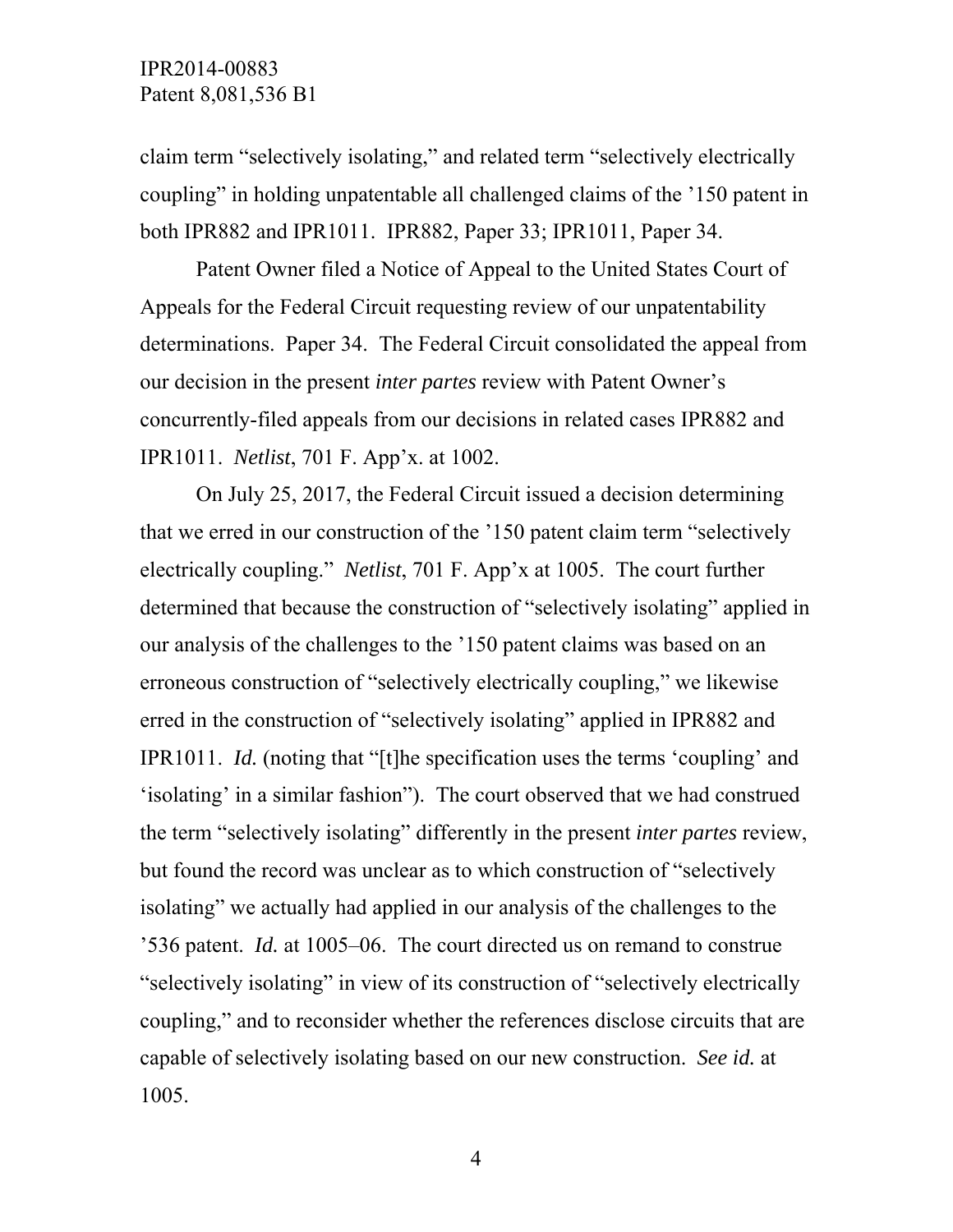The court's mandate issued on August 31, 2017. Neither party sought to provide additional briefing or requested that we take new evidence upon remand. Here, we determine that no new argument or evidence is necessary because the claim construction we apply on remand was proposed by Patent Owner (*compare* Prelim. Resp. 14–15, *with* Section II *infra*) and "the effect thereof has been fully briefed" (Patent Trial and Appeal Board Standard Operating Procedure ("SOP") 9<sup>5</sup> (Rev. 1), 8). *Cf. Netlist*, 701 F. App'x at 1005 ("Indeed, the parties below raised factual disputes about whether prior art circuits perform selective electrical coupling, even under Netlist's construction. . . . But because the Board based its conclusions of obviousness and anticipation on an erroneous construction, the Board must assess these factual issues on remand."). We address the errors identified by the Federal Circuit in view of the record as of December 14, 2015, the date of issuance of the Board's Final Decision. For the reasons that follow, we conclude that Petitioner has shown by a preponderance of the evidence that claims 1, 16, 17, 24, 30, and 31 of the '536 patent are unpatentable.

### *B. The '536 Patent*

-

The '536 patent is described in the Final Decision. *See* Final Dec. 3– 7. A summary description is provided below.

<sup>5</sup> SOP 9 addresses the procedure for handling all decisions on cases remanded from the Court of Appeals for the Federal Circuit to the Patent Trial and Appeal Board for further proceedings. SOP 9 currently is available at

https://www.uspto.gov/sites/default/files/documents/sop\_9\_%20procedure\_f or decisions remanded from the federal circuit.pdf.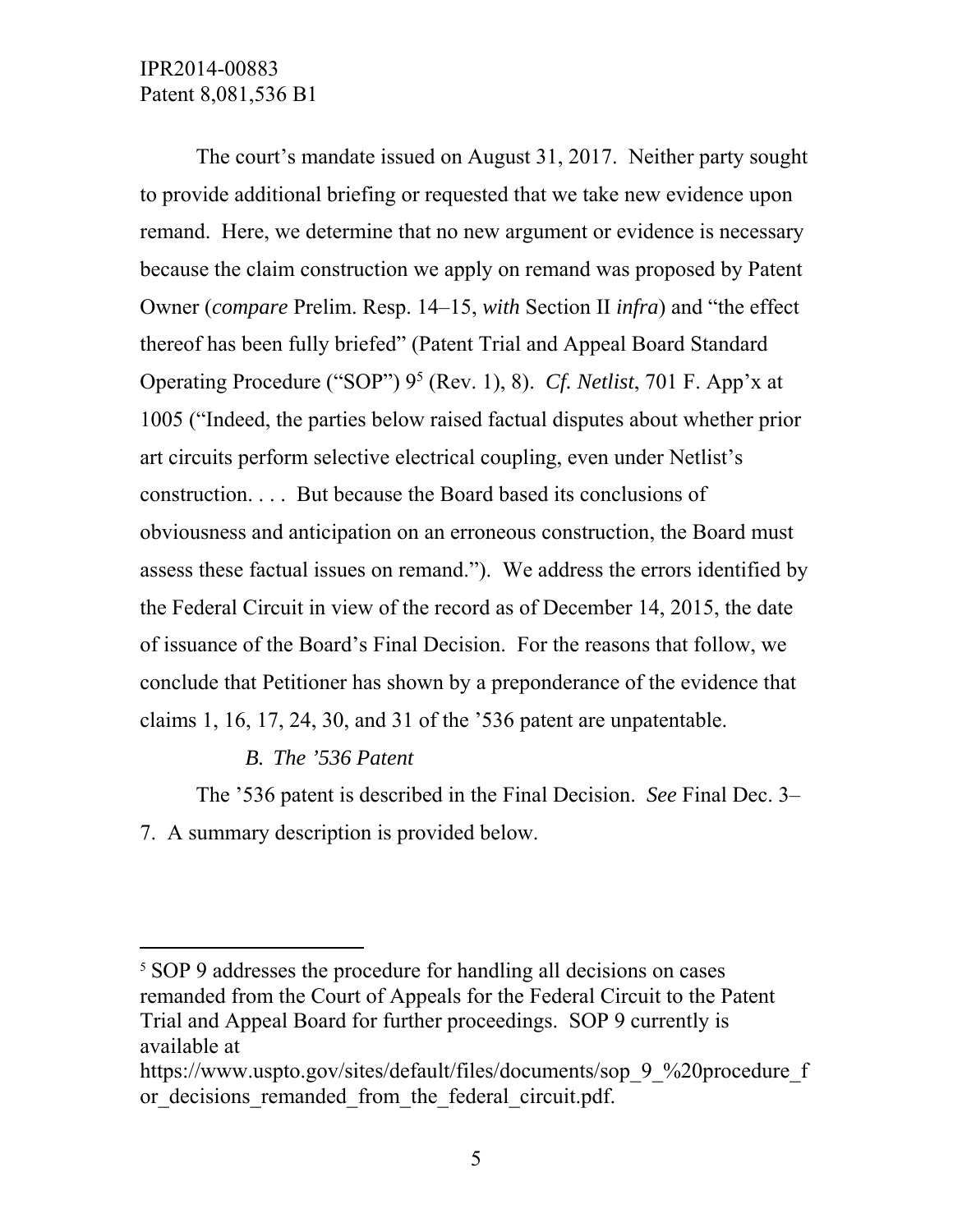The '536 patent relates to a memory module of a computer system with improved performance and memory capacity. Ex. 1001, 1:35–38. The memory module includes a plurality of memory devices (arranged in ranks), and a circuit electrically coupled to the memory devices. *Id.* at 5:28–32, Fig. 1. The circuit includes a logic element, such as a complex programmablelogic device (CPLD). *Id.* at 6:40–45. In response to a set of input address and command signals from a memory controller, the circuit generates a set of output address and command signals (*id.* at 16:37–44), whereby the circuit selectively isolates the loads of some of the memory devices from the computer system (*id.* at 7:17–19).

Figure 3A, reproduced below, is a schematic diagram of a circuit in accordance with certain embodiments of the invention. *Id.* at 4:14–18.



 As shown in Figure 3A, the logic element of circuit 40 uses switches 120a, 120b to selectively isolate one or both of DQ data signal lines 102a, 102b of memory devices 30a and 30b from common data signal line 112. *Id.* at 4:15–17, 7:38–41. By selectively isolating the loads of unaccessed memory devices, the capacitive load on the memory controller can be substantially reduced. *Id.* at 7:27–31.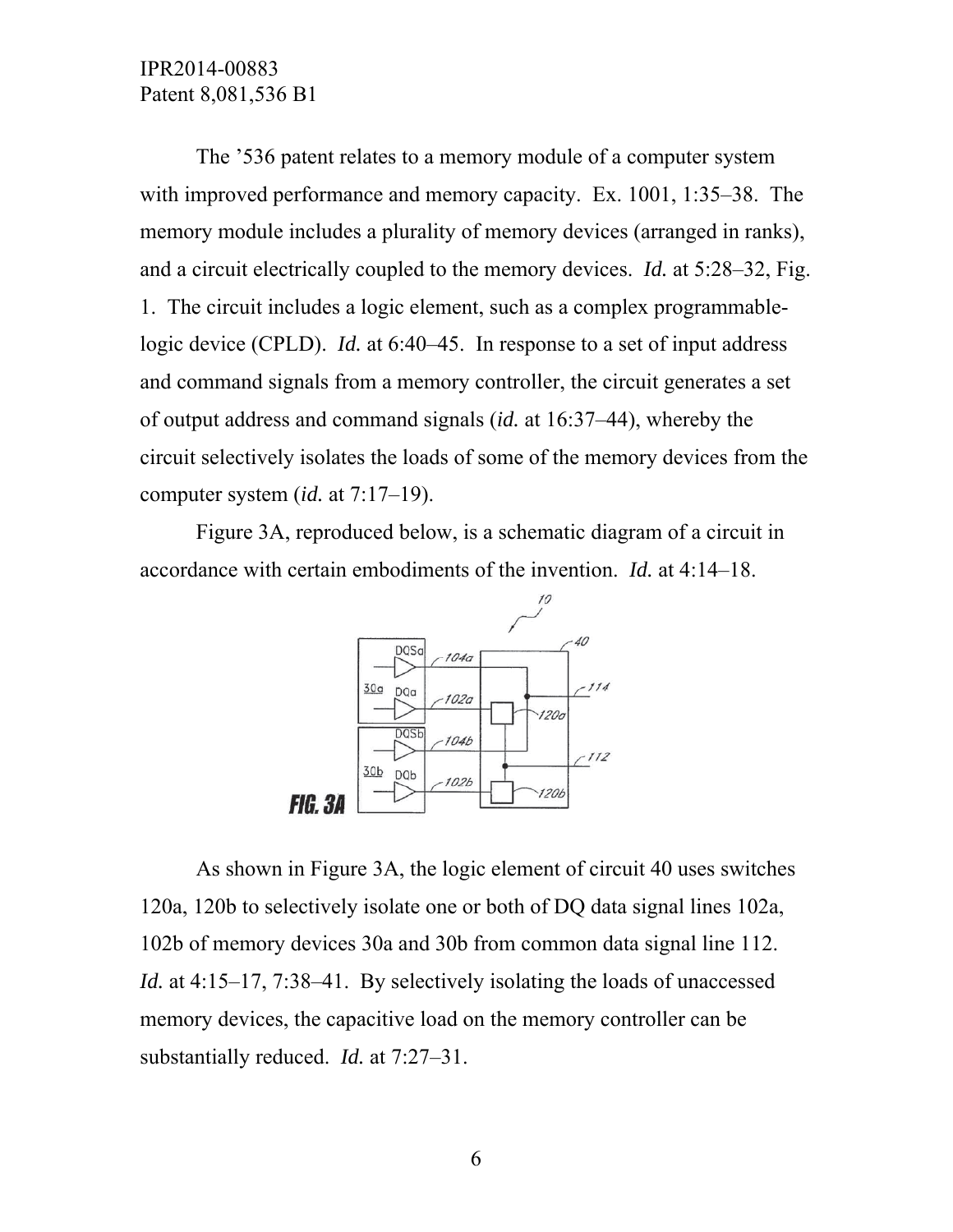#### II. CLAIM CONSTRUCTION

"A claim in an unexpired patent that will not expire before a final written decision is issued shall be given its broadest reasonable construction in light of the specification of the patent in which it appears." 37 C.F.R. § 42.100(b). Pursuant to that standard, the claim language should be read in light of the specification, as it would be interpreted by one of ordinary skill in the art. *In re Suitco Surface, Inc.*, 603 F.3d 1255, 1260 (Fed. Cir. 2010). An inventor may provide a meaning for a term that is different from its ordinary meaning by defining the term in the specification with reasonable clarity, deliberateness, and precision. *In re Paulsen*, 30 F.3d 1475, 1480 (Fed. Cir. 1994). "[W]here multiple patents 'derive from the same parent application and share many common terms, we must interpret the claims consistently across all asserted patents.'" *SightSound Tech., LLC v. Apple Inc.*, 809 F.3d 1307, 1316 (Fed. Cir. 2015) (quoting *NTP, Inc. v. Research in Motion, Ltd.*, 418 F.3d 1282, 1293 (Fed. Cir. 2005)).

In our Final Decision, we construed the terms "selectively isolating" and "circuit configured to be mounted on a memory module." *See* Final Dec. 8–11. The Federal Circuit agreed with our construction of "circuit configured to be mounted on a memory module," but determined we erred in our construction of "selectively isolating." *See Netlist*, 701 F. App'x at 1004–05. As instructed by the court, below we construe the term "selectively isolating" in view of the court's construction of the '150 patent claim term "selectively electrically coupling." *See id.* at 1005–06.

"Selectively isolating" is recited in challenged '536 patent claims 1 and 24 as follows: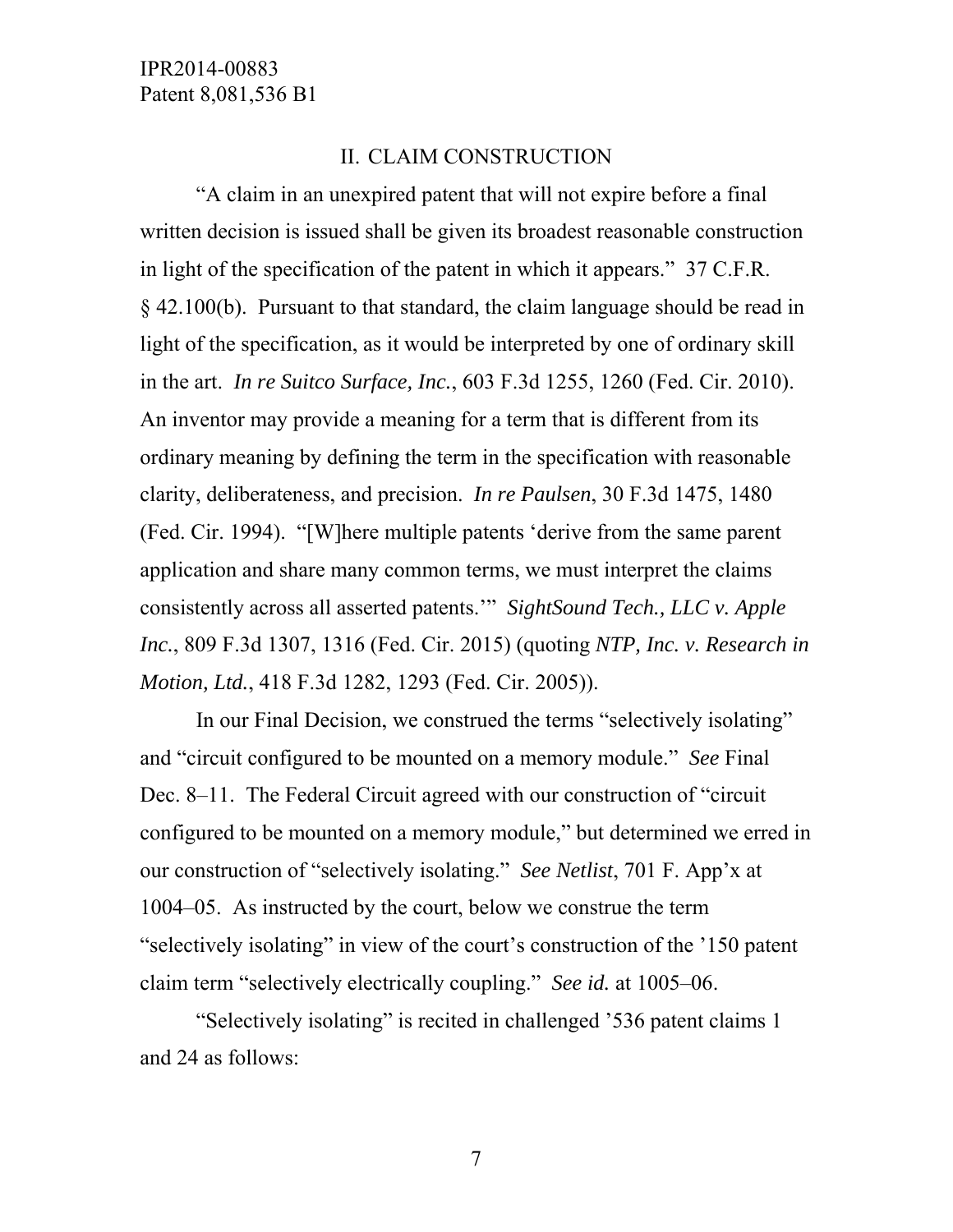1. A circuit configured to be mounted on a memory module configured to be operationally coupled to a computer system, the memory module having a first number of ranks, each rank of the first number of ranks comprising a plurality of double data-rate (DDR) memory circuits . . . , the circuit including at least one configuration in which the circuit is configured to . . . *selectively isolate* a load of the DDR memory circuits of at least one rank of the first number of ranks from the computer system in response at least in part to the set of [address and DDR chip-select] signals . . . .

Ex. 1001, 41:20–24, 27–29, 36–39 (emphasis added).

24. A method of operating a memory module configured to be operationally coupled to a computer system, the memory module having a first number of ranks, each rank of the first number of ranks comprising a plurality of double-data-rate (DDR) memory circuits . . . the method comprising . . . *selectively isolating* a load of the DDR memory circuits of at least one rank of the first number of ranks from the computer system in response at least in part to the set of [address and DDR chip-select signals . . . .

*Id.* at 43:18–22, 25–26, 33–36 (emphasis added).

As noted above, Petitioner did not propose an explicit construction of "selectively isolating." *See* Pet. 9–11. In its Preliminary Response, Patent Owner proposed construing the term "selectively isolating" as "isolating in response to a selection." Prelim. Resp. 15. In support of this construction, Patent Owner cited column 7, line 32 through column 8, line 56 of the '536 patent (Prelim. Resp. 15) which discloses, with reference to Figures 3A, 3B, that by selectively isolating DQ data signal line 102a of memory device 30a from common DQ data signal line 112, which is coupled to the computer system, circuit 40 "selectively allows" (1) a DQ data signal to be transmitted from the memory controller of the computer system to DQ data signal line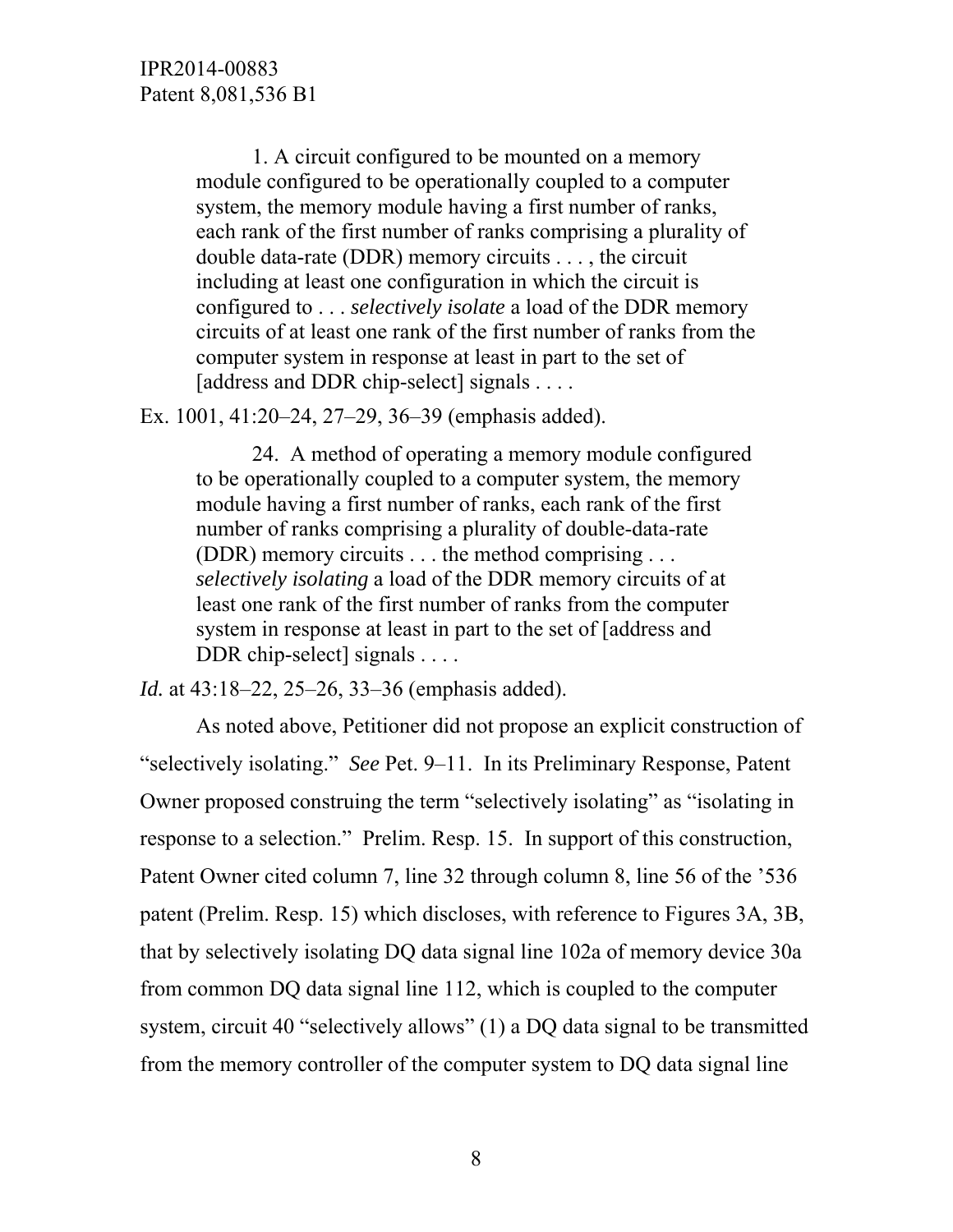102b of memory device 30b, and (2) a DQ data signal from DQ data signal line 102b of memory device 30b to be transmitted to the memory controller via common DQ data signal line 112 (*see* Ex. 1001, 7:32–48). The '536 patent explains that by selectively isolating DQ data signal line 102a and DQS data strobe signal line 104a of memory device 30a (i.e., the memory device that is not being accessed by the computer system) from the common data signal and data strobe signal lines 112, 114 to the memory controller, the load from memory device 30a is isolated from the memory controller, thereby reducing the capacitive load on the memory controller. *Id.* at 7:9– 16, 27–31. The '536 patent describes DQ data signal line 102b (i.e., the data signal line to the memory device that is being accessed by the computer system), as "selectively electrically couple[d]" to common DQ signal line 112. *See id.* at 7:55–8:3.

 In construing the '150 patent claim term "selectively electrically coupling," the Federal Circuit determined that this term "is directed to *how*  the circuit performs th[e] function [of activating some memory devices and not others], which is by coupling or decoupling specific data signal lines." *Netlist*, 701 F. App'x at 1005. Noting that "the claims call out exactly which two data lines must be coupled," the court determined that our construction of "selectively electrically coupling" as "making a selection between at least two components so as to transfer power or signal information from one selected component to at least the other selected component," was unreasonable. *Id.* at 1004–05. The court explained that "the 'selection' is to couple or uncouple the first/second data signal line to the common signal line, not to select among multiple components." *Id.* at 1005.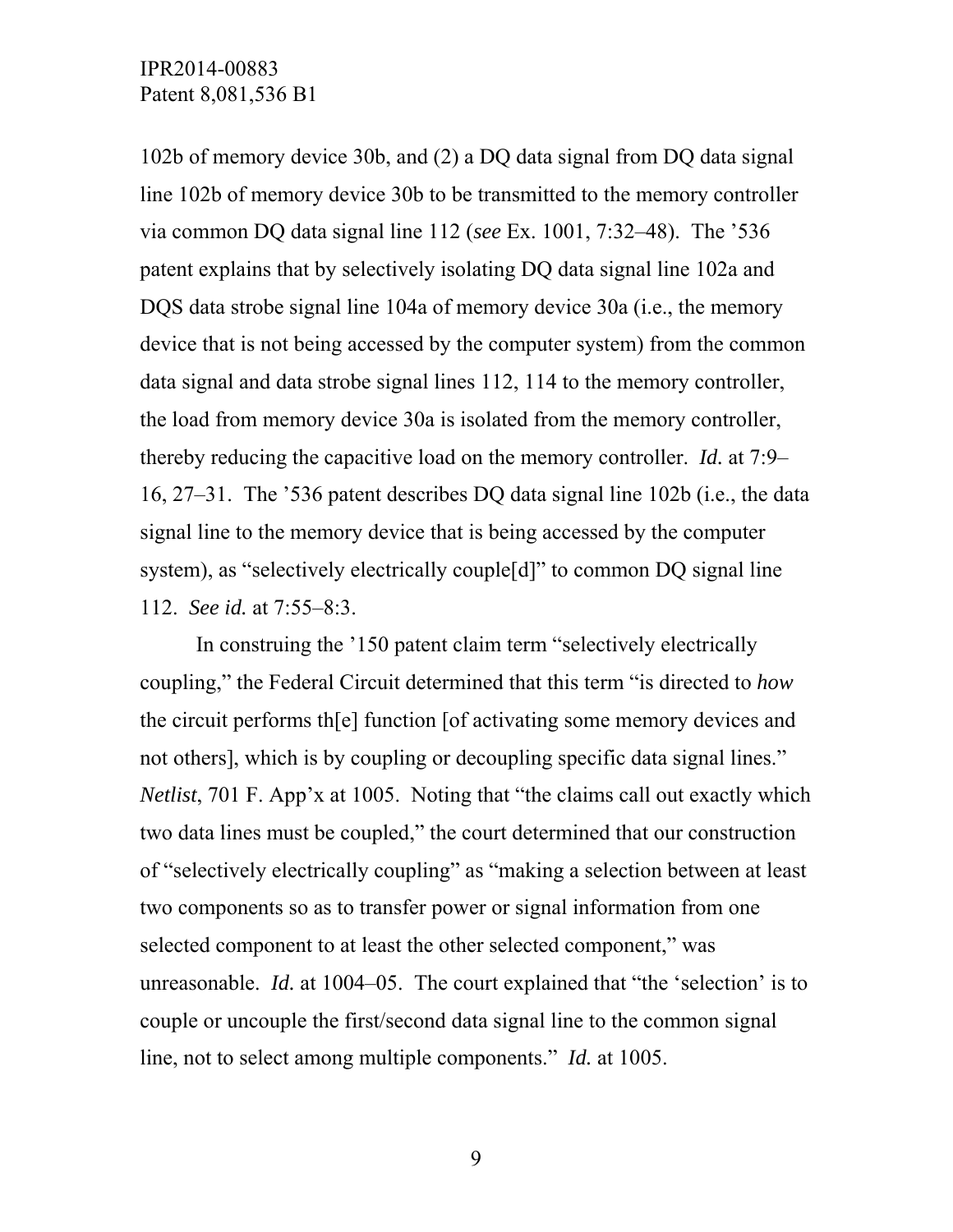The above cited disclosure in the '536 patent similarly is directed to how the circuit performs the function of reducing the load to the computer system, which is by isolating the load of specific memory devices from the memory controller, and to how the circuit performs the function of preventing data transmission between a specific memory device and the computer system, which is by isolating specific data signal lines from the common signal line.

 In its arguments in support of patentability, Patent Owner asserts that the term "selectively isolating" requires electrical separation. *See* PO Resp. 47. Patent Owner's assertion is based on the declaration testimony of its expert, Dr. Carl Sechen, who testified that one of ordinary skill in the art would understand the description of load isolation at column 5, lines 39–44 of the '536 patent as meaning "'electrical separation' of an 'electrical load.'" Ex. 2002 (Declaration of Dr. Carl Sechen) ¶ 66; *see also* Ex. 1025 (Transcript of Dr. Carl Sechen's deposition), 133:6–14. Dr. Sechen further testified that in a system in which the chip select signal lines and the data bus lines are permanently hard-wired via an electrical conduit to the memory devices, load isolation is not possible without switches on these lines to enable electrical decoupling. *Id.* ¶ 78.

 We are not persuaded that the broadest reasonable construction of "selectively isolating" requires electrical separation. Dr. Sechen's testimony is not supported by the relied-upon disclosure in the '536 patent, which reads as follows:

 As used herein, the term "load" is a broad term which includes, without limitation, electrical load, such as capacitive load, inductive load, or impedance load. As used herein, *the term "isolation" is a broad term which includes, without*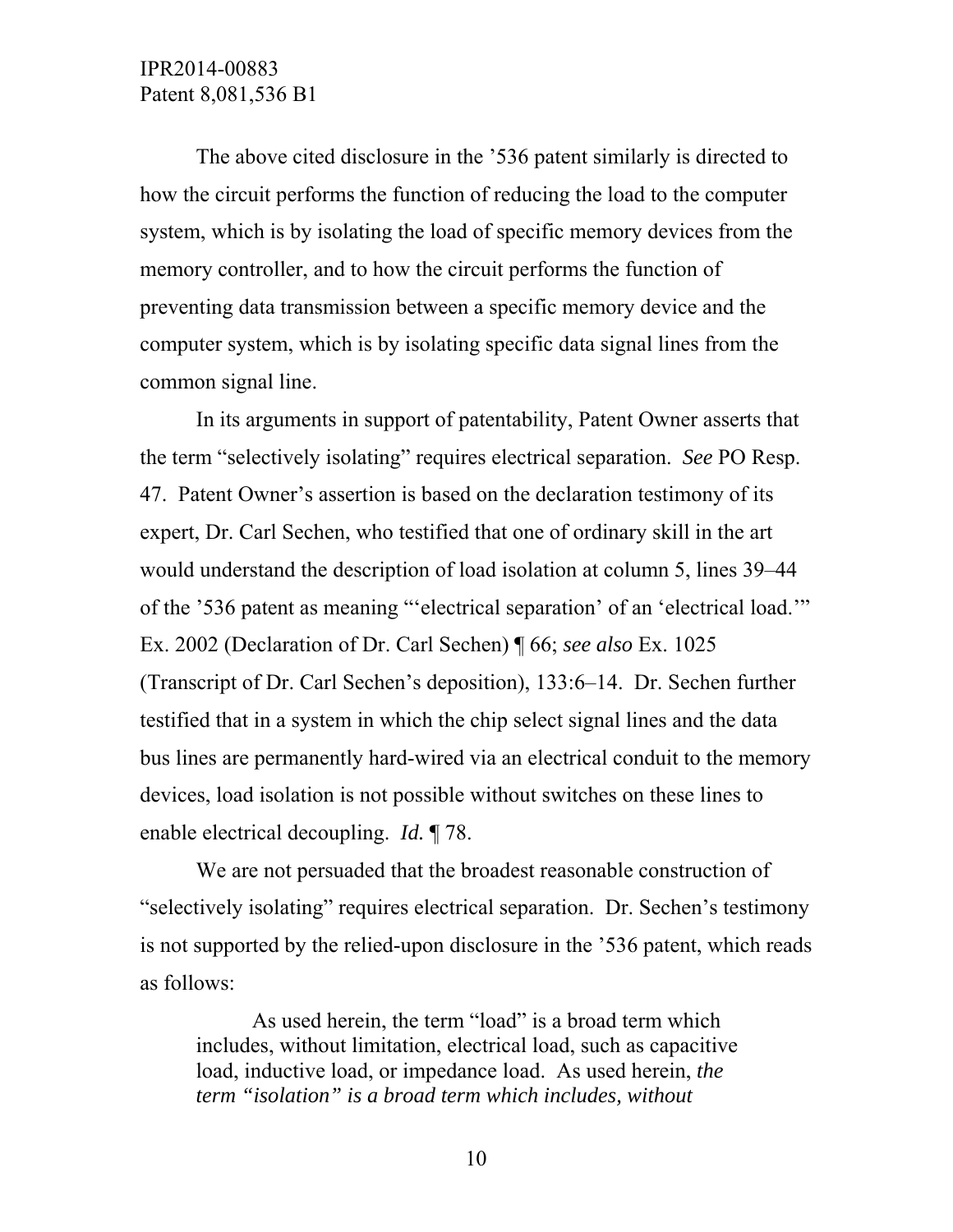*limitation, electrical separation* of one or more components from another component or from one another.

Ex. 1001, 5:39–44 (emphasis added). Nor do we find any other disclosure in the '536 patent that supports a broadest reasonable construction of the claim term "selectively isolating" as requiring electrical separation. To the contrary, use of the term "electrically" throughout the '536 patent to specify how the data signal lines are selectively coupled, suggests that the inventors did not intend to limit how the data signal lines are selectively isolated or the type of loads that are selectively isolated. *See, e.g.*, Ex. 1001, 9:17–21 ("In certain embodiments, the load isolation provided by the circuit 40 advantageously allows the memory module 10 to present a reduced load (*e.g.*, *electrical load*, such as capacitive load, inductive load, or impedance load) to the computer system." (emphasis added)); *id.* at 10:13–15 ("In certain embodiments, load isolation advantageously provides system memory with reduced electrical loading."). Because we are not persuaded that the claim term "selectively isolating" requires electrical separation, we also decline to construe this term as requiring a switch or other specific component that would enable electrical decoupling. *See Netlist*, 701 F. App'x at 1005 ("To be clear, we do not limit 'selectively electrically coupling' to a switch or other specific component. Nor do we hold that 'selectively electrically coupling' necessarily precludes a hard-wired connection.").

 Accordingly, consistent with the Federal Circuit's determination that the broadest reasonable construction of "selectively electrically coupling" is "coupling in response to a selection," *id.* at 1004, we determine the broadest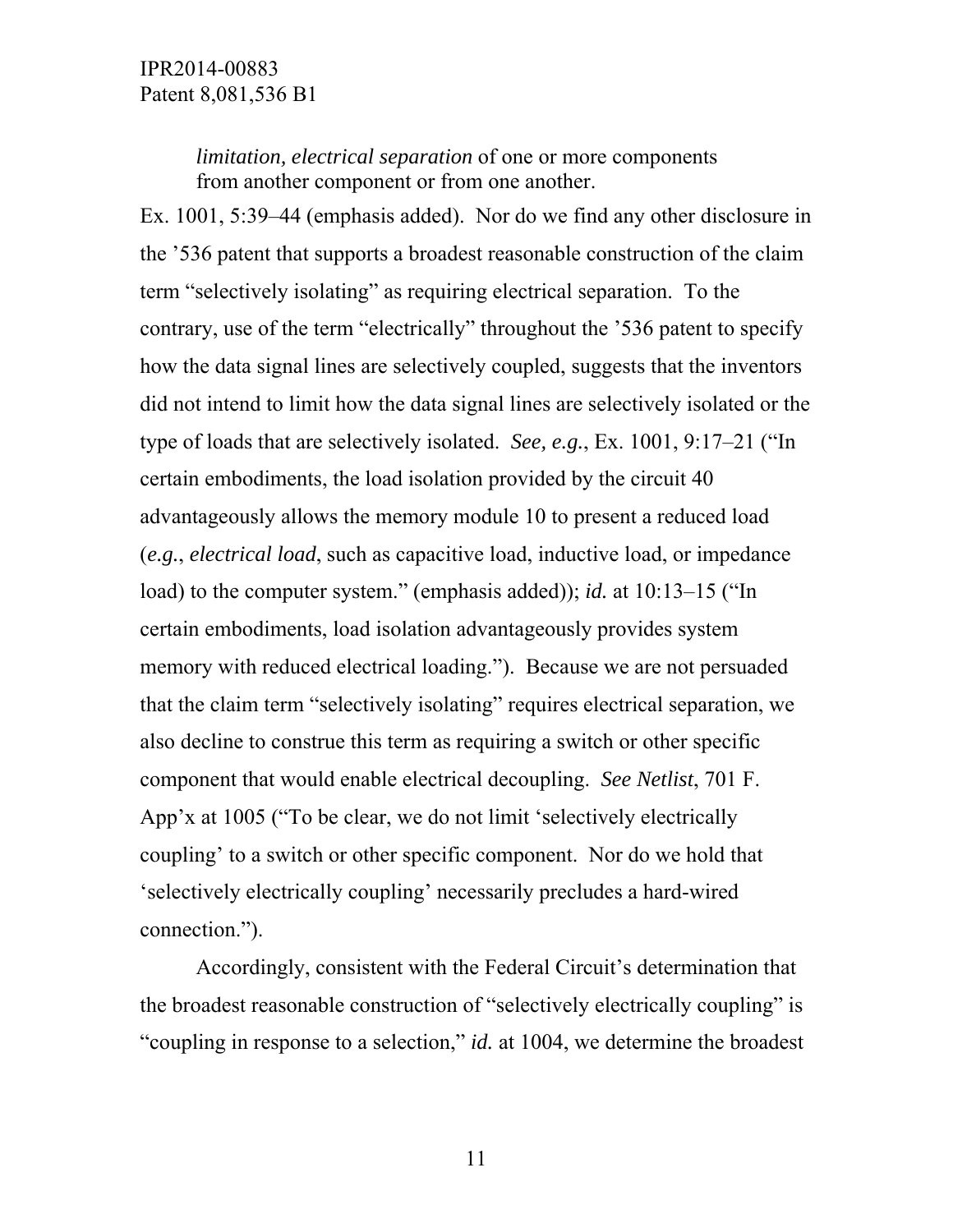-

reasonable construction of the claim term "selectively isolating" is "isolating in response to a selection." 6

### III. ANALYSIS

To prevail in its patentability challenges, a petitioner must demonstrate by a preponderance of the evidence that the claims are unpatentable. 35 U.S.C.  $\S 316(e)$ ; 37 C.F.R.  $\S 42.1(d)$ . In its decision, the Federal Circuit found that we applied an erroneous construction of "selectively isolating" in determining Petitioner had met its burden to prove unpatentability. *See Netlist*, 701 F. App'x at 1005. Following the court's directive in its construction of the '150 patent claim term "selectively electrically coupling," in this decision, we construe "selectively isolating" as "isolating in response to a selection." *See* Section II *supra*. As instructed by the court, we apply this construction in reconsidering whether Petitioner has met its burden to show that the combination of Klein and Amidi discloses "selectively isolating." *See id.* at 1005–06. The court did not identify any other error in our findings and, therefore, we do not revisit our determinations that: the combination of Klein and Amidi discloses or suggests all other limitations of challenged claims 1, 16, 17, 24, 30, and 31; the combination of Klein, Amidi and Dell, discloses or suggests all other limitations of challenged claims 16, 17, 30, and 31; and that one of ordinary skill in the art would have had a reason to combine these references and a reasonable expectation of success in so doing. *See generally*, Final Dec. 20– 37.

<sup>&</sup>lt;sup>6</sup> We apply the same construction of this term in our decisions on remand in IPR882 and IPR1011.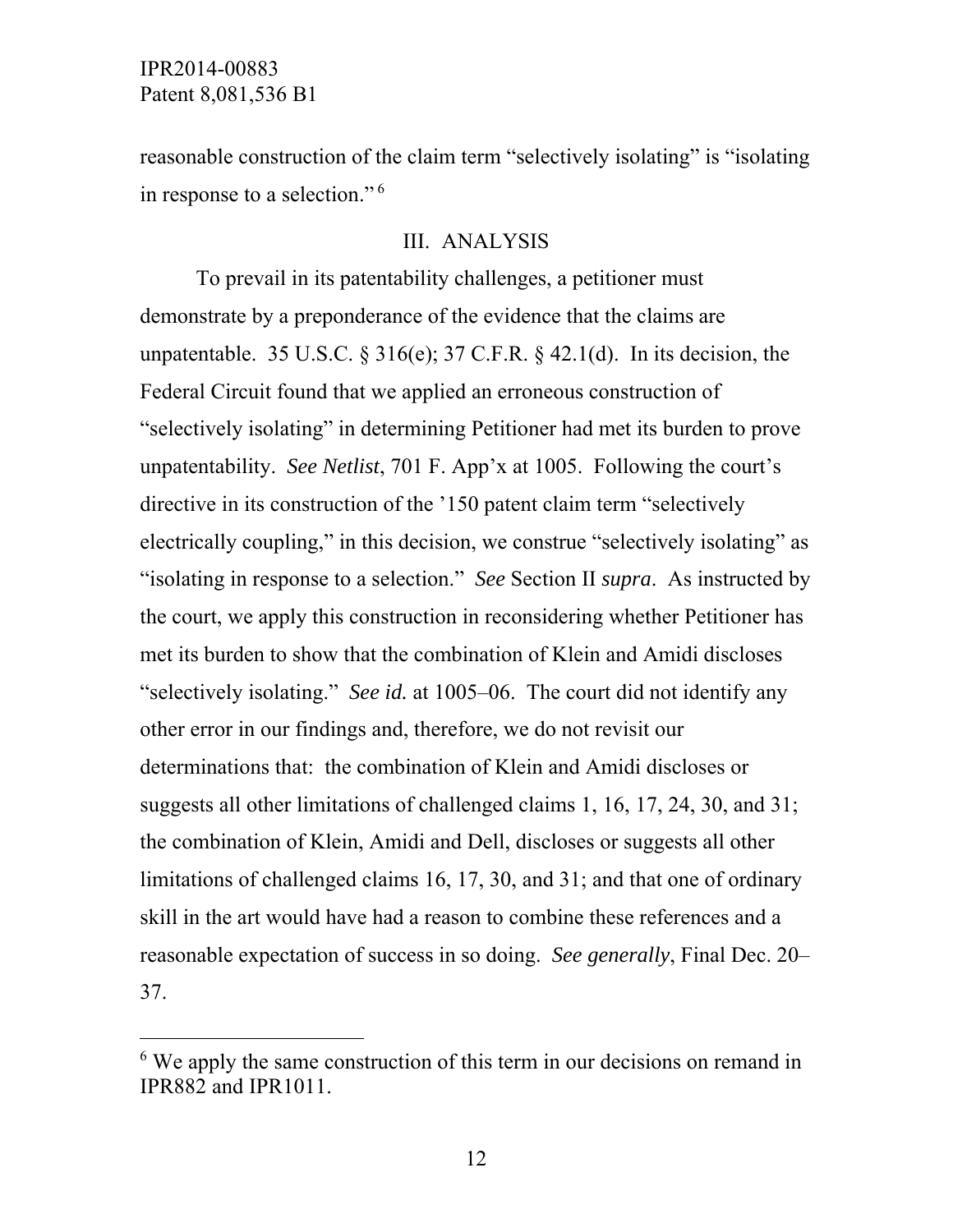# *A. The Prior Art*

The prior art is described in the Final Decision. *See* Final Dec. 15–20. Below we provide summary descriptions.

*1. Amidi (Ex. 1008)* 

Amidi discloses a transparent four rank memory module for use in a standard two rank sub-system. Ex. 1008, Title. As illustrated in Figure 6A, below, Amidi's memory module includes complex programmable logic device ("CPLD") 604, phase-lock loop ("PLL") 606, and register 608. *Id.* ¶¶ 28, 50.



Row Address Decoding FIG.6A

Figure 6A is a block diagram schematically illustrating a row address decoding system for a transparent four rank memory module in accordance with an embodiment of Amidi's invention. *Id.* ¶ 21. Module connector 602 sends signals from a memory controller (not shown) to CPLD 604, PLL 606, and register 608. *Id.* ¶¶ 38, 50. The signals sent to CPLD 604 include chip select, row address, and column address signals. *Id.* ¶¶ 41, 50. CPLD 604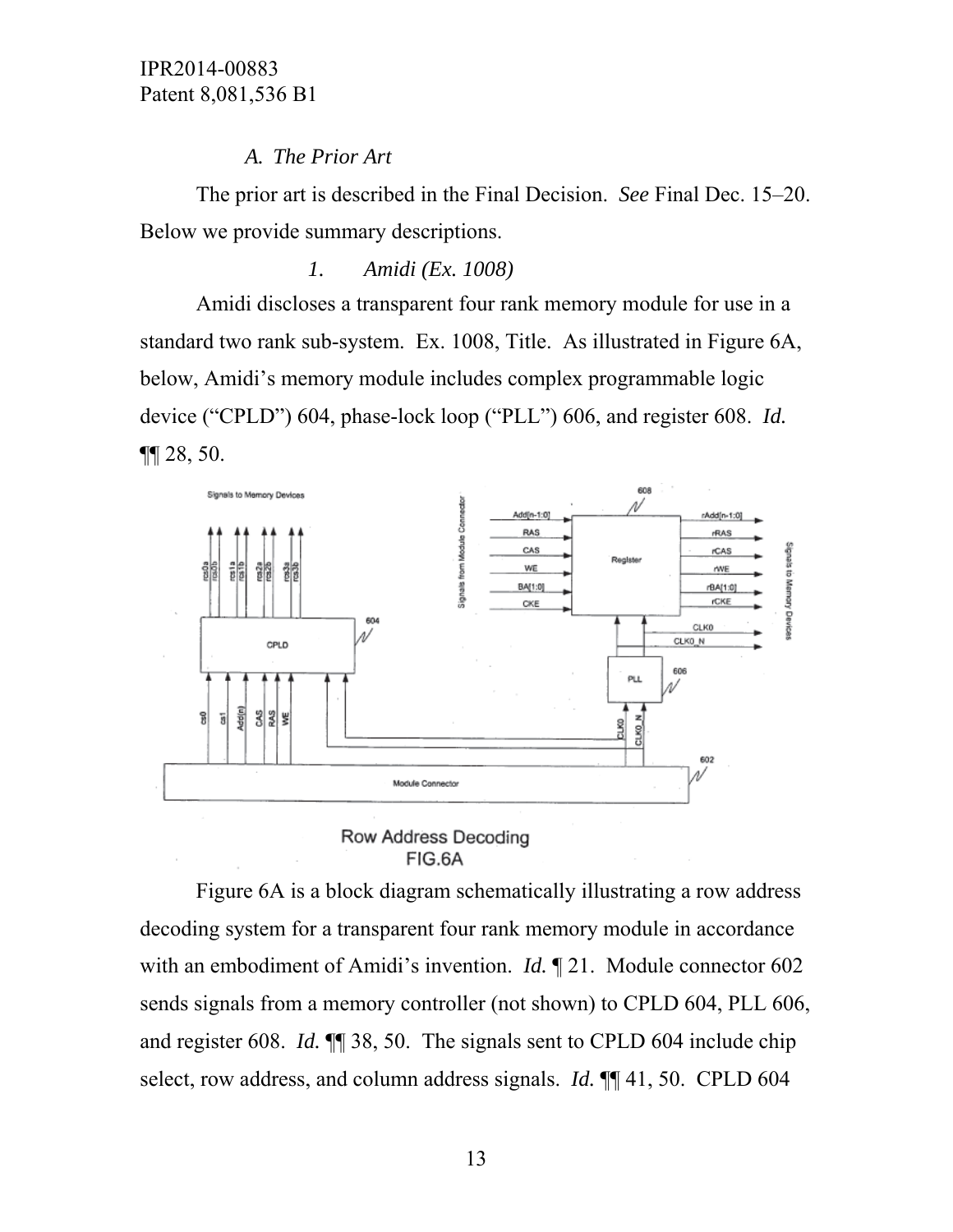includes internal decoding circuitry for determining which rank from the four ranks of memory devices to activate based upon the address and command signals from the memory controller. *See id.* ¶¶ 41, 43, 57, 61. CPLD 604 generates and relays the command signals to activate a rank of memory devices. *Id.* ¶ 62.

### *2. Klein (Ex. 1006)*

Klein discloses a method for reducing data bus capacitance "by decoupling unaccessed memory circuits from a data bus during data transfers to or from other memory circuits." Ex. 1009, Abstract. An embodiment of Klein's method is described in connection with Figure 6, reproduced below.





Figure 6 is a block diagram illustrating memory module 76. *Id.* ¶¶ 16, 35. Memory module 76 includes memory elements 62, transfer gates 64, and electrical contacts for interfacing with address bus 66, control lines 68, and data bus 70. *Id.* ¶ 35. Memory module 76 further includes state decoder 78 for receiving one or more control signals from the host system. *Id.* "[S]tate decoder 78 decodes the signals on the control lines to determine whether or not a memory access to or from the module is being made, and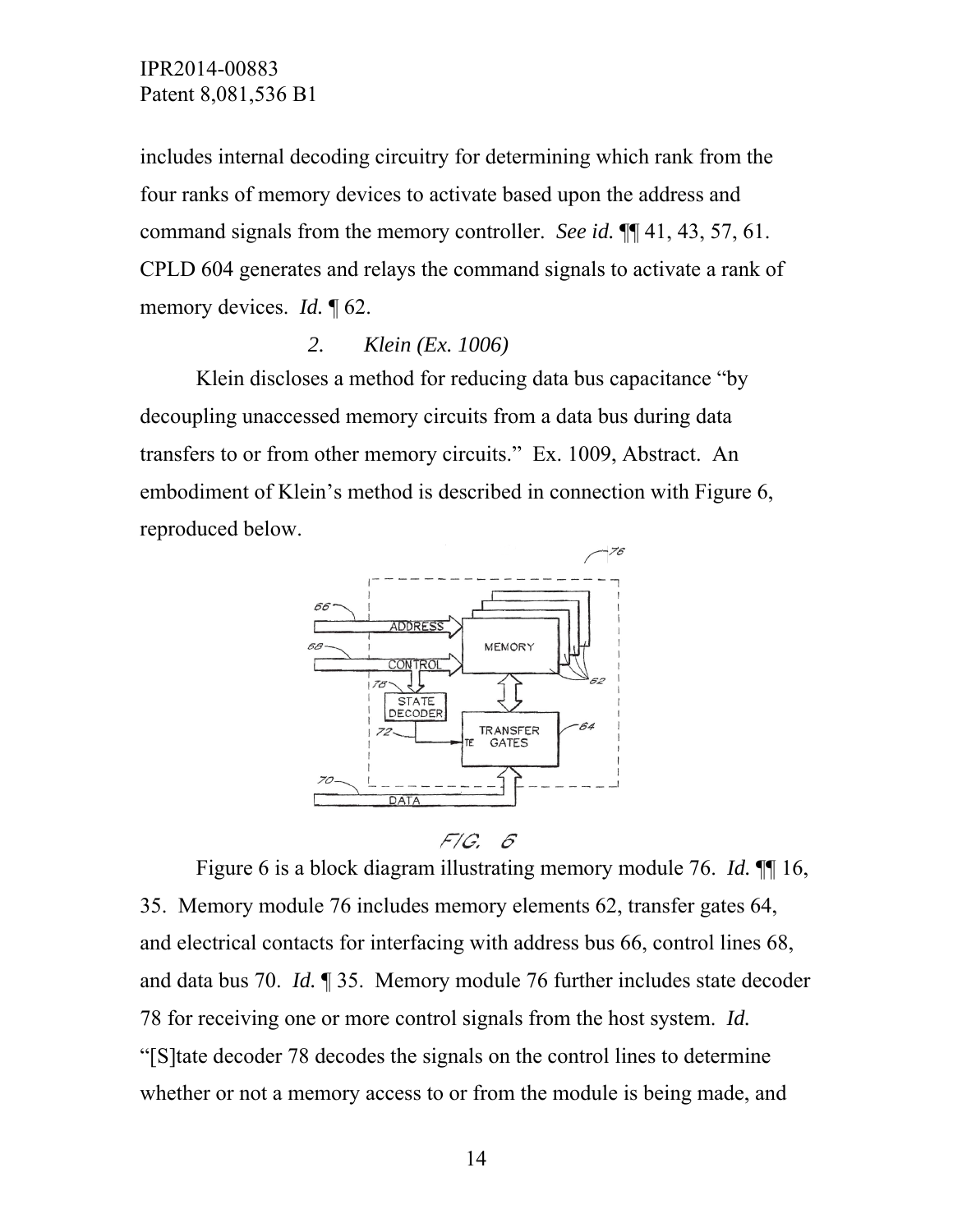asserts the gate control signal 72 to open the transfer gates 64 when a memory access is being made." *Id.* Klein discloses that state decoder 78 may be an inverter which has chip select signal 82 as an input. *Id.* ¶ 36. Klein discloses that transfer gates 64 may be constructed as described in Figure 2 (*id.* ¶ 32), which shows a bus switch comprising one or more nchannel MOSFET transistors with commonly connected gates 15, an input portion and an output portion for connection to one or more lines of a bus (*id.* ¶ 25). The transistors are turned on by asserting the gates via an input transfer enable ("TE") signal line. *Id.* ¶ 26. "The switch . . . therefore decouples or isolates the bus segments when the transistors comprising the switch are in the off state, and couples or connects the bus segments when the transistors comprising the switch are in the on state." *Id.* Figure 3 of Klein is reproduced below.



Figure 3 is a block diagram of a computing system including host processor 20 that interfaces with memory controller 22 which, in turn, connects to circuitry 26 for interfacing with one or more memory elements 28 on memory module 34. *Id.* ¶¶ 13, 27–29. Circuitry 26 includes data bus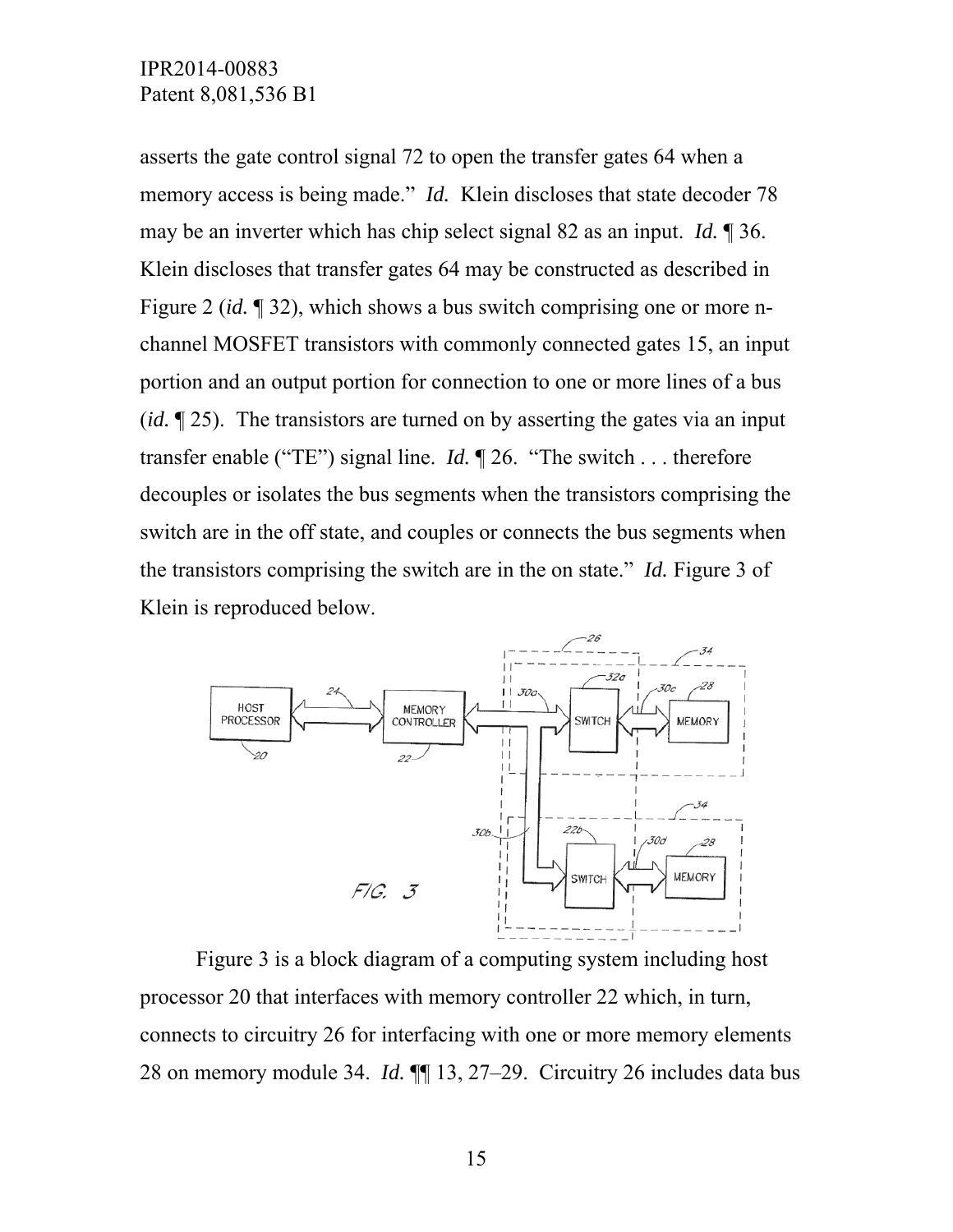30*a–d* for transferring data between memory elements 28 and memory

controller 22. *Id.* 

[T]he data bus between the memory controller 22 and memory elements 28 may comprise several branches 30*a*, 30*b*, one for each of the separate memory elements 28. Each branch may include a switch 32*a*, 32*b* that . . . may be used to selectively isolate portions or segments 30*c*, 30*d* of the data bus running from the memory controller to the memory circuitry 28.

*Id.* at 28.

[B]y turning the switches 32a and 32b on or off, one or the other memory [device] 28 may be removed from the data bus. For example, when the host processor requires data in the memory [device] 28 connected to bus segment 30c, switch 32a may be switched on, while switch 32b may be switched off. Thus, the design of FIG. 3 may reduce the parasitic capacitance that the memory controller needs to charge and discharge during data transfers because a portion of the data bus and the stray capacitance of unaccessed memory circuits are removed.

*Id.* 

## *B. Alleged Obviousness of claims 1, 16, 17, 24, 30 and 31 over Klein and Amidi, and of claims 16, 17, 30, and 31 over Klein, Amidi, and Dell*

Independent claim 1 recites: "the circuit is configured to . . .

*selectively isolate* a load of the DDR memory circuits of at least one rank of the first number of ranks from the computer system in response at least in part to the set of [address and DDR chip-select] signals . . . ." Ex. 1001, 41:27–29, 36–39 (emphasis added). Independent claim 24 recites: "the method comprising . . . *selectively isolating* a load of the DDR memory circuits of at least one rank of the first number of ranks from the computer system in response at least in part to the set of [address and DDR chipselect] signals . . . ." *Id.* at 43:25–26, 33–36 (emphasis added). Petitioner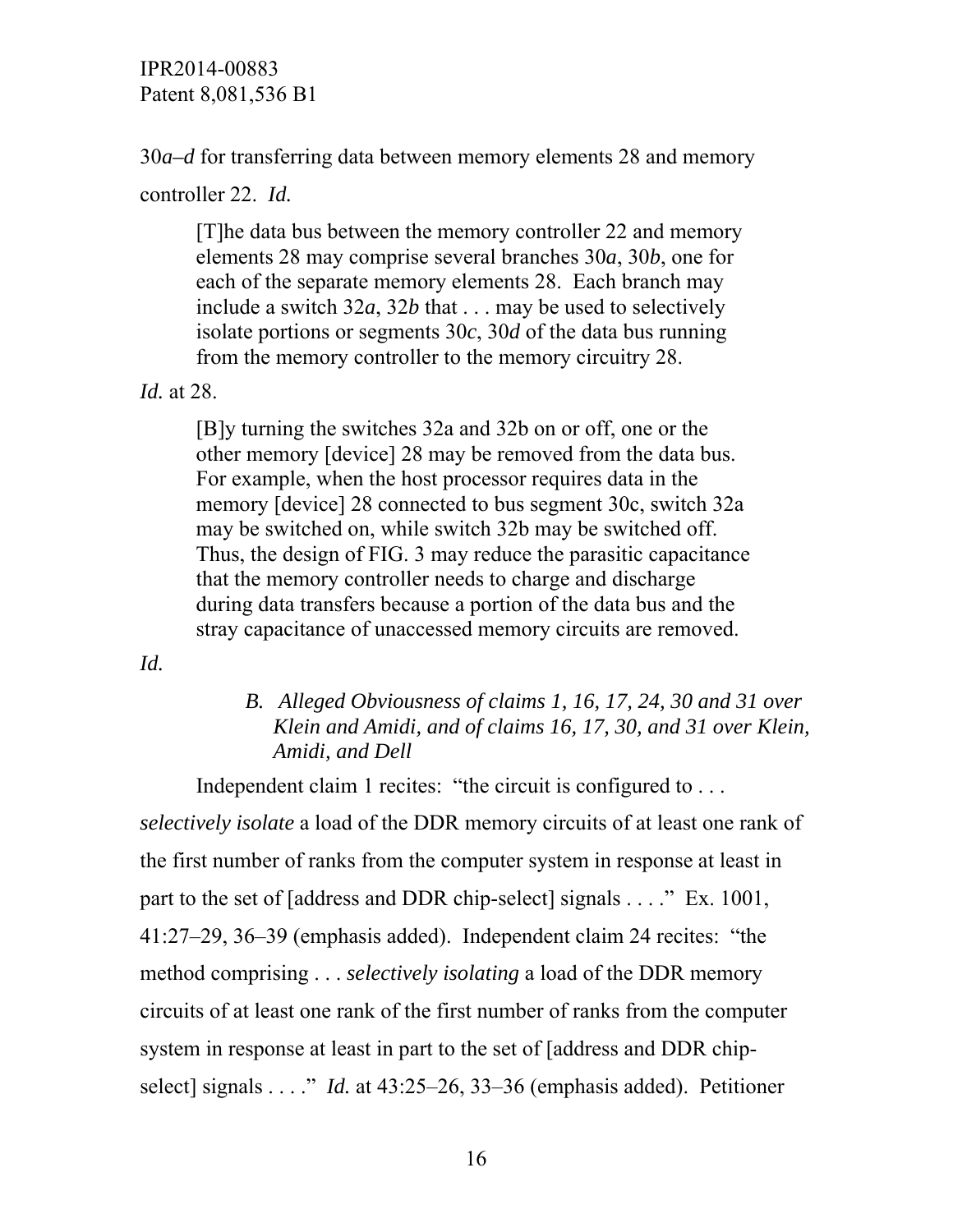relies on the declaration testimony of Srinivasan Jagannathan, Ph.D. in support of its contention that the combination of Amidi and Klein discloses these claim limitations. *See* Pet. 18; Ex. 1011 (Declaration of Dr. Srinivasan Jagannathan); Ex. 1026 (Supplemental Declaration of Dr. Srinivasan Jagannathan).

Petitioner contends Amidi discloses a memory module comprising four ranks of memory devices, and a circuit including a CPLD. Pet. 20, 23. Petitioner asserts that Amidi's CPLD receives chip select signals cs0, cs1 and address signal Add(n) from a memory controller, and in response, generates signals to activate a selected one of the four ranks of memory devices, while inactivating the other three ranks from the data bus. *Id.* at 20–21 (citing Ex. 1008 ¶¶ 34, 43, 52), 26 (citing Ex. 1008 ¶¶ 43, 44, 62). Petitioner contends "Klein discloses a switch and switch control circuitry ('a circuit') that are provided ('mounted') on a memory module." *Id.* at 18 (citing Ex. 1006 ¶ 32). With reference to Klein Figure 3, Petitioner asserts that

Klein discloses that the switches ("the circuit") selectively couples data bus segment 30c of memory circuit 28 to the input data bus 30a, 30b, and decouples ("selectively isolates") data bus segment 30d of another memory circuit ("a load of the DDR memory circuits of at least one rank") from the input data bus 30a, 30b that is connected to the memory controller ("the computer system").

*Id.* at 22–23 (citing Ex. 1006 ¶ 28). Petitioner contends Klein discloses address signals and TE signals are used to select the memory devices for access by/connection to the memory controller. *See id.* at 23 (citing Ex. 1006, Fig. 9). Petitioner asserts that Klein discloses that by decoupling memory circuits that are not being accessed from a data bus during data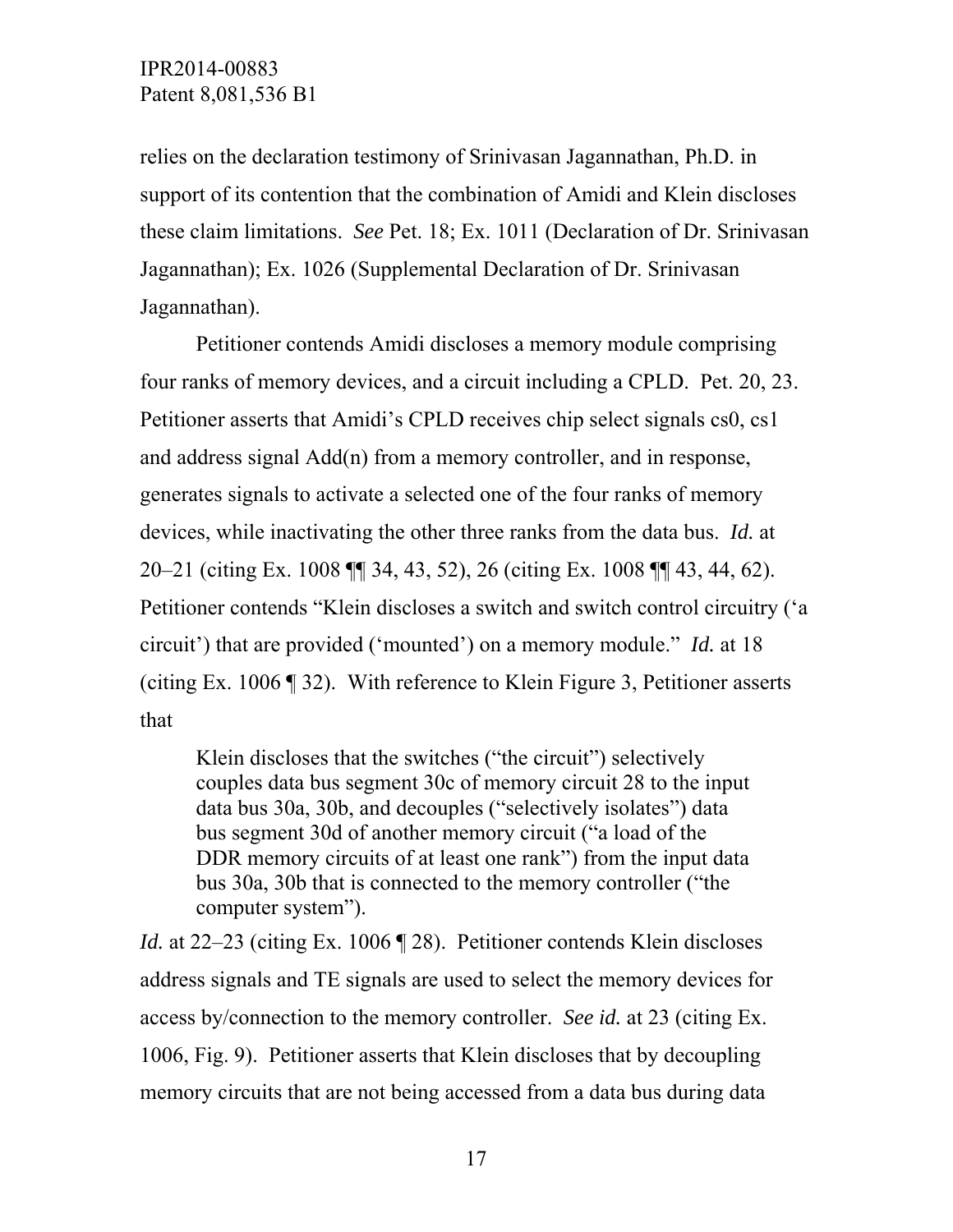transfers to or from other memory devices, data bus capacitance is reduced. *Id.* at 22 (citing Ex. 1006, Abstract).

Petitioner contends "both Klein and Amidi describe coupling or isolating memory device loads," and "[a] POSITA would have been motivated to combine the bus switch taught by Klein and memory module of Amidi . . . for the benefit of isolating a memory device load from the computer system to reduce parasitic capacitance and increase the speed at which memory accesses can be performed." *Id.* at 26 (citing Ex. 1006  $\P$  5– 10, Abstract; Ex. 1008 ¶¶ 38, 39; Ex. 10117 ¶¶ 99, 101).

Patent Owner contends the ordinary artisan "would understand that load isolation is directed specifically to the issue of electrical loading." PO Resp. 24. Patent Owner argues that the data lines of Amidi's four ranks are "hard-wired in permanent connection to the same 72-line data bus." *Id.* at 23 (citing Ex. 1008, Fig. 3, ¶¶ 34–35). Patent Owner contends that "[d]ue to the permanent electrical connections of Amidi's data bus, there would never be electrical separation and, thus, [the electrical loads of Amidi's memory devices] could never be subject to an act of selectively isolating." *Id.* Patent Owner relies on Dr. Sechen's testimony that the rank inactivation in Amidi's system would not result in load isolation as claimed because "there are . . . no switches to facilitate any type of decoupling or isolating" (Ex. 2002 ¶ 80) of "the chip select signal lines and data bus lines[, which] are permanently hard-wired via an electrical conduit to the memory devices" (*id.* ¶ 78). We decline to give weight to this testimony because it is based on an erroneous construction of "selectively isolating" as requiring electrical separation. As

 $\overline{a}$ 

<sup>7</sup> Petitioner erroneously cites to Ex. 1007.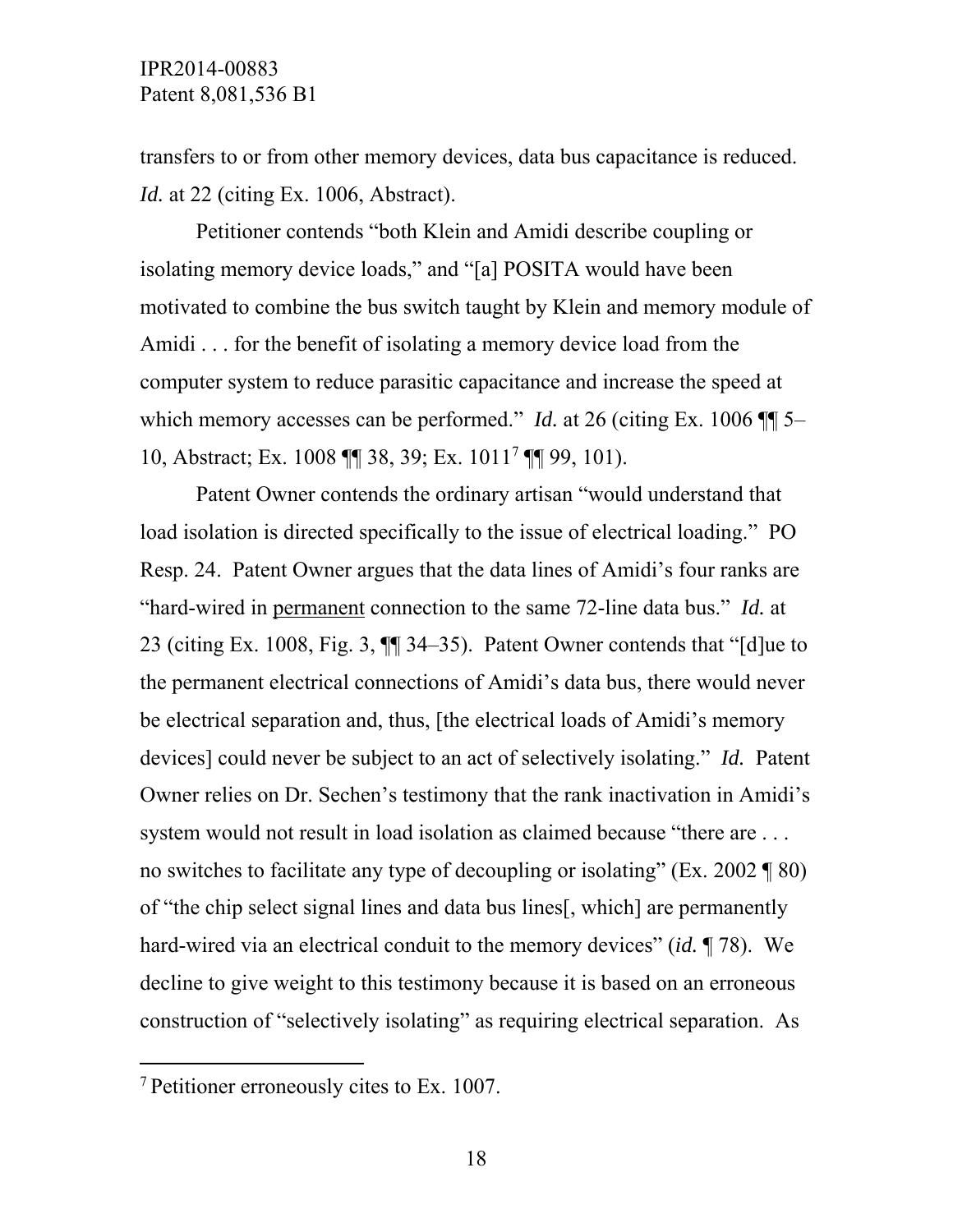-

discussed in Section II, above, we do not construe "selectively isolating" as requiring *electrical* separation or as requiring a switch or other specific component that would enable electrical decoupling. Likewise, the '536 patent does not support construing the claim term "load" as limited to electrical loads. *See* Section II *supra*.

 We find Amidi discloses a circuit that, in response to a signal selecting a rank of memory devices, activates the selected rank thereby enabling it to read and write data to a system bus while de-activating nonselected ranks, thereby disabling those ranks from reading and writing data to the system bus. Ex. 1008 ¶¶ 43, 44, 62. We find Dr. Jagannathan applies the broadest reasonable constructions of "selectively isolating" (i.e., "isolating in response to a selection") and "load" (i.e., a broad term that is not limited to electrical load) in his analysis of Amidi, and we credit his testimony that one of ordinary skill in the art would have understood that *in response to the selection* of a rank of memory devices to drive or receive data signals, the data bus pins on the memory devices of the inactive ranks would be in a high impedance state such that the associated *data loads* of the inactive ranks *are* thereby *isolated* from the computer system. *See* Ex. 1011 ¶ 72; *id.* ¶ 39 ("A person of ordinary skill would understand that a highimpedance state on the DQ pins means that the chip is essentially not driving these pins."); Ex. 1026  $\parallel$  28 ("[W]hen the data is transmitted ..., the data pins of the inactive ranks are in a high impedance state. This is a requirement of the JEDEC standards. (See JEDEC79C (Ex. 1015), pp. 7, 22, 31.)"8 ). Dr. Jagannathan's testimony is supported by the cited disclosure

<sup>&</sup>lt;sup>8</sup> In our Final Decision, we found that "a person of ordinary skill in the art at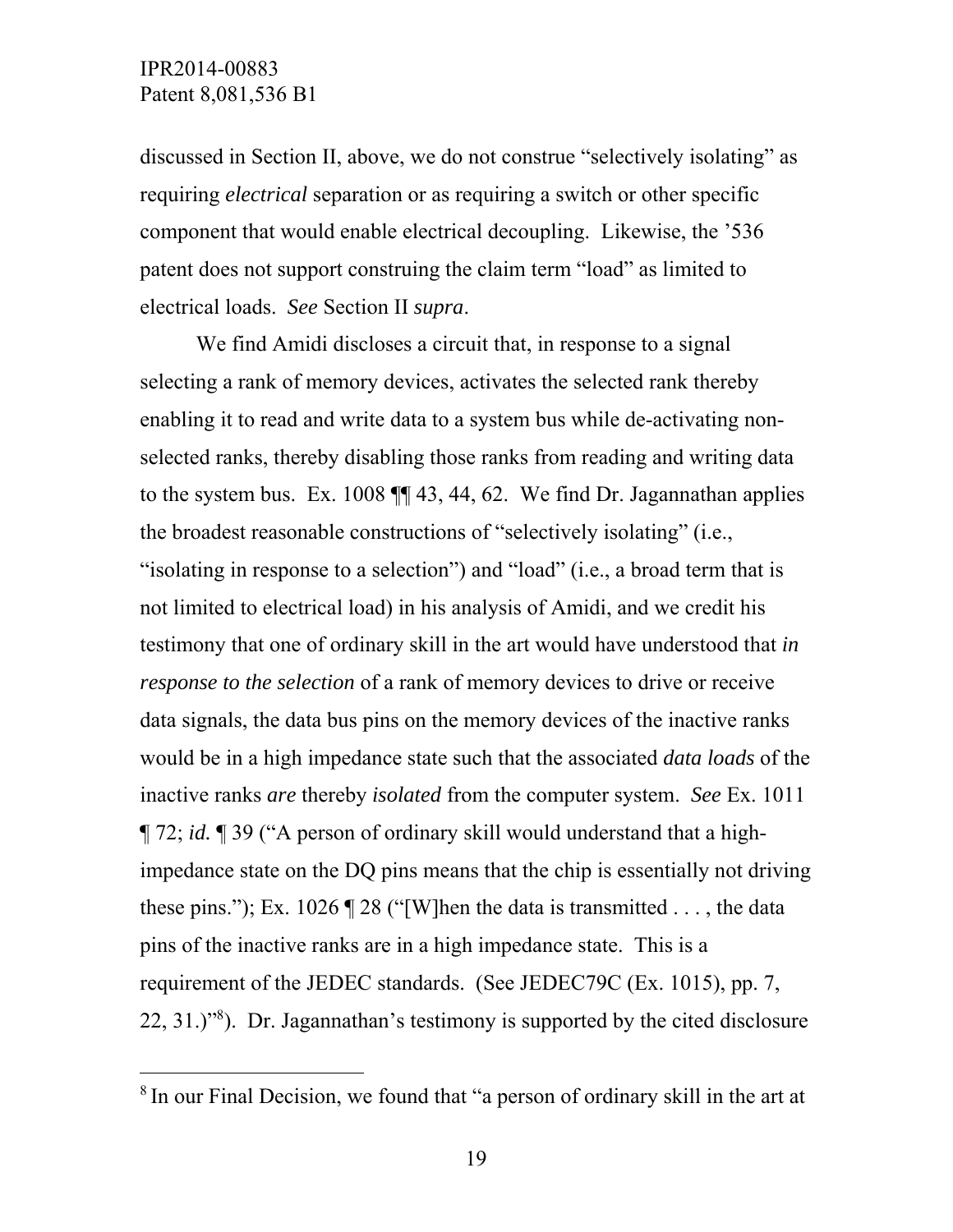l

in JEDEC79C. *See* Ex. 1015, 7 ("[D]uring power-up . . . the DQ and DQS outputs will be in the High-Z state, where they will remain until driven in normal operation (by a read access)."), 22 ("Upon completion of a [READ] burst, assuming no other commands have been initiated, the DQs will go High-Z."), 31 ("Upon completion of a [WRITE] burst, assuming no other commands have been initiated, the DQs will remain High-Z and any additional input data will be ignored."). Moreover, neither Patent Owner nor Dr. Sechen disputes that the data pins of the inactive ranks remain in a highimpedance state during a read or write transaction. *See, e.g.*, PO Resp. 22– 28 (arguing Amidi does not disclose "selectively isolating"); Ex. 2002 ¶ 80 (wherein Dr. Sechen addresses the testimony in paragraph 72 of Dr. Jagannathan's declaration (Ex. 1007)). In other words, we are satisfied that Amidi discloses "selectively isolating" under our construction of this term as "isolating in response to a selection."

Even if we were to construe "selectively isolating" as requiring electrical separation, we are persuaded that combining the bus switch taught by Klein and the memory module of Amidi would have resulted in a circuit

the time of the '536 patent would have . . . familiarity with computer memory systems and related industry standards such as JEDEC standards for DRAM memories and memory modules." Final Dec. 13. Dr. Jagannathan's testified that "DRAM memory modules used in personal computer applications typically conform[] to [JEDEC] standards." Ex. 1011 ¶ 24. Dr. Sechen does not disagree with this testimony. *See, e.g.*, Ex. 2002 ¶ 18 ("[M]emory modules must be designed to properly interface with a memory controller and remain compliant with relevant JEDEC standards for proper operational performance and interoperability."). JEDEC79C provides a standard for DDR SDRAM memory devices. Ex. 1015, i.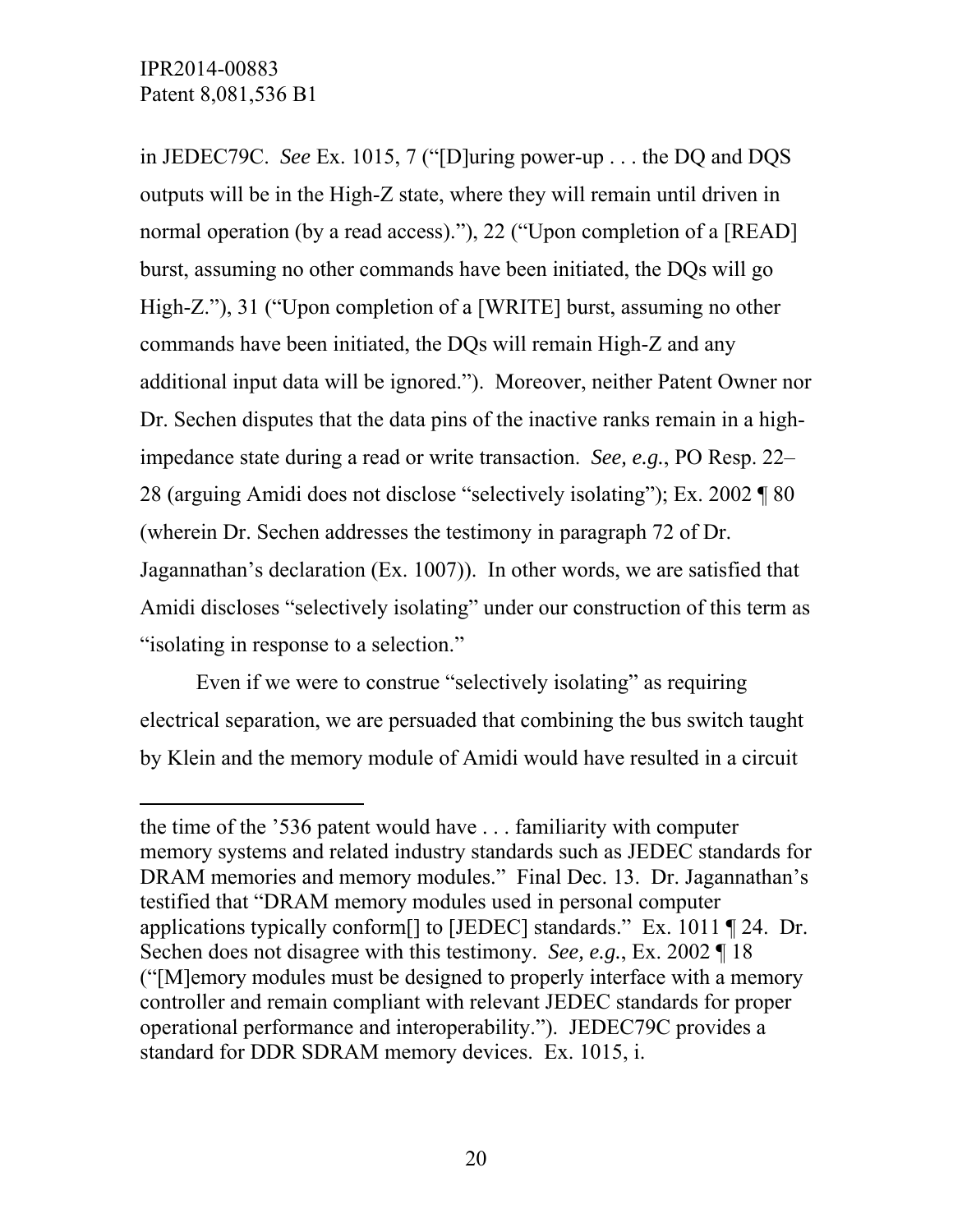"configured to . . . selectively isolate," and a method "comprising . . . selectively isolating," "a load of . . . DDR memory circuits of at least one rank of the first number of ranks from the computer system in response at least in part to the set of [address and DDR chip-select] signals" as recited in claims 1 and 24. In this regard, we note Dr. Sechen conceded that Klein's MOSFET switches (i.e., data bus switches) are capable of electrically decoupling a memory device from a data bus. *See* Ex. 1025, 49:16–50:18, 88:5–22; *see also* Ex. 1001, 9:3–5 ("Example switches compatible with embodiments described herein include, but are not limited to field-effect transistor (FET) switches."), 10:32–33 (Example 1 circuit "comprising six FET switches for providing load isolation to DQ and DQS lines"). We credit Dr. Jagannathan's testimony that one of ordinary skill in the art would have "implemented the bus switch of Klein into the architecture of Amidi" (Ex. 1011 ¶ 101) to "provide[] the benefit of incorporating more functionality in a smaller space, thereby providing more space on the memory module for additional memory devices" (*id.* ¶ 99) and to "provide the benefits of load isolation of data buses and reduction in parasitic capacitance on the data buses" (*id.* ¶ 101). We further credit Dr. Jagannathan's testimony that modifying Amidi in this manner "would have been routine for one of ordinary skill in the art." *Id.*; *see also* Final Dec. 30 (crediting Dr. Jagannathan's testimony in finding motivation to combine and a reasonable expectation of success).

#### IV. CONCLUSION

Having reconsidered the parties' respective arguments and evidence cited in support thereof in light of our construction of "selectively isolating"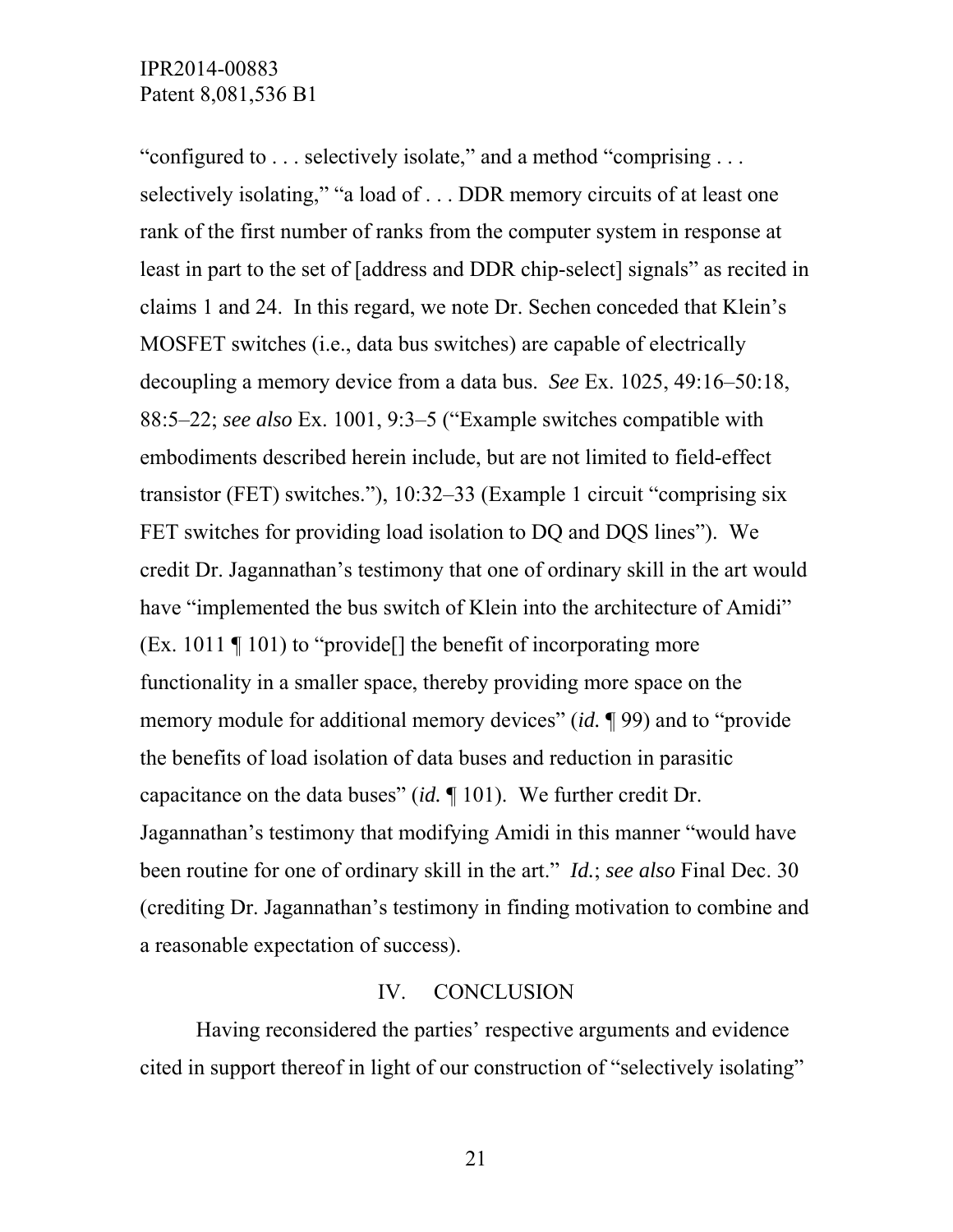as "isolating in response to a selection," we are persuaded that combining the bus switch taught by Klein and the memory module of Amidi would have resulted in a circuit "configured to . . . selectively isolate," and a method "comprising . . . selectively isolating," "a load of . . . DDR memory circuits of at least one rank of the first number of ranks from the computer system in response at least in part to the set of [address and DDR chipselect] signals" as recited in claims 1 and 24. Accordingly, given the Federal Circuit's directive, because we find the asserted prior art discloses or suggests these limitations, we determine that '536 patent claims 1, 16, 17, 24, 30, and 31 are unpatentable.

#### V. ORDER

Accordingly, it is

ORDERED that claims 1, 16, 17, 24, 30, and 31 of U.S. Patent 8,081,536 B1 are unpatentable; and

FURTHER ORDERED that this is a final written decision under 35 U.S.C. § 318(a). Parties to the proceeding seeking judicial review of the decision must comply with the notice and service requirements of 37 C.F.R. § 90.2.